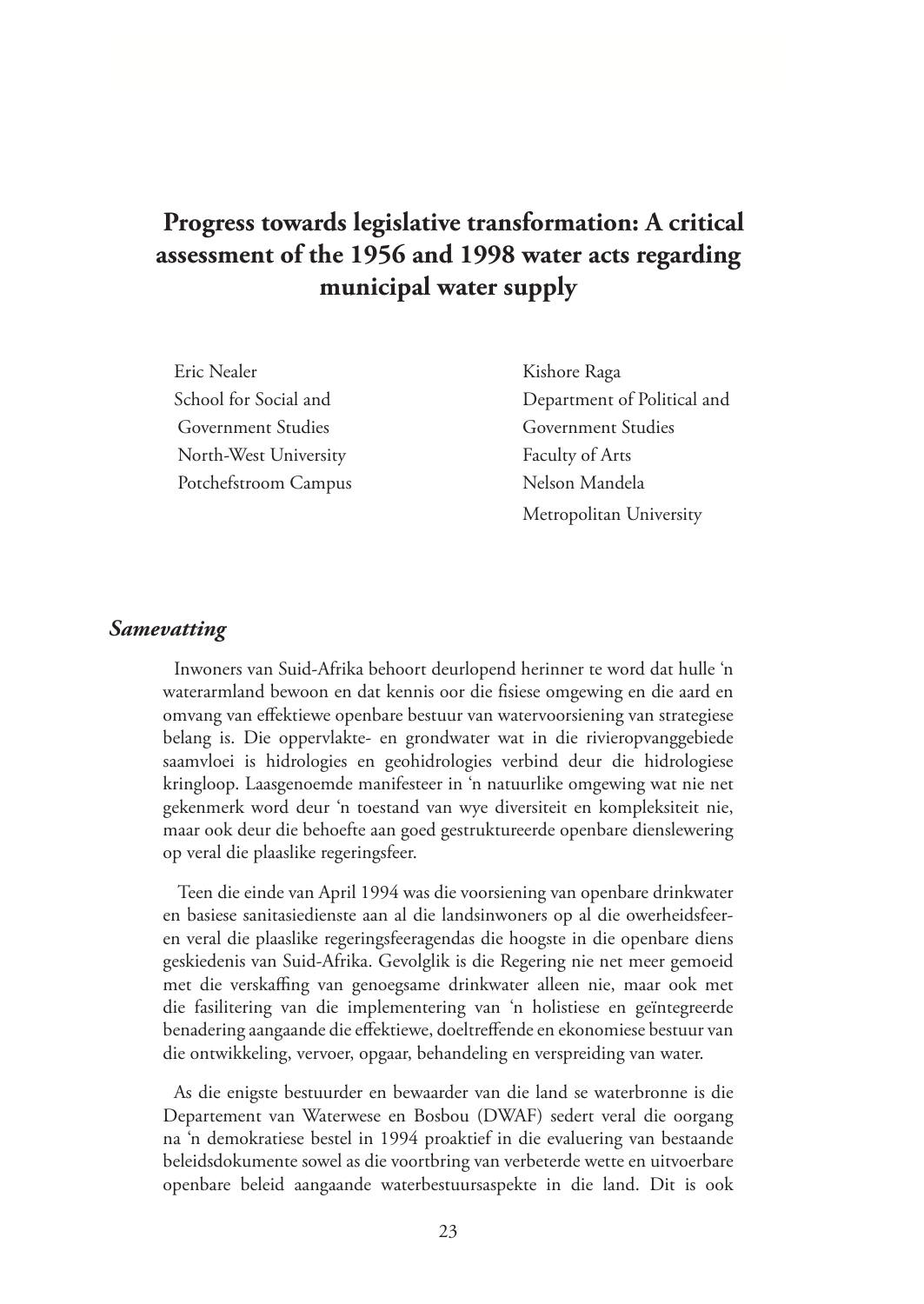opmerklik dat primêre nasionale wetgewing aangaande die bestuur van openbare water sedert die 1956 - en die jongste 1998 waterwetgewing transformasie ondergaan het en dat die mees optimale voertuig tot meer effektiewe, doeltreffende en ekonomiese implementering van die nuwe getransformeerde openbare waterverwante wetgewing die 284 munisipaliteite in die land is. Dit is dan ook op hierdie regeringsfeer waar die spreekwoordelike 'motorkarwiel die teerpad tref' en die sukses al dan nie, van nuut geïmplementeerde openbare beleid evalueer kan word. Die fokus van die artikel is om vanuit 'n dissiplinêr geïntegreerde perspektief die toepassing van watergewing in Suid-Afrika op munisipale owerheidsfeer krities in oënskou te neem.

#### **Introduction**

*'71% of the earth's surface is covered in water. While 98% thereof is undrinkable sea water, only 1,2% constitutes fresh water, which is locked in the polar caps and in glaciers. Consequently, inhabitants have a mere 0,8% to inter alia, drink, irrigate their crops, manufacture steel, cool power stations, bath and transport sewage'.*<sup>1</sup>

Bearing the aforementioned statement in mind, all South Africans, especially those involved with the development and management of its water resources in the  $21^{st}$  century, should be aware that South Africa (SA) finds itself in an arid to semi-arid region, with an average rainfall of approximately 500 mm per annum, compared with a world average of 860 mm. The rainfall is unevenly distributed in that 65% of the country receives less than 500 mm of rain annually, which is usually regarded as the minimum for successful dryland farming, while 21% of the country receives less than 200 mm.2 Of the so-called 'fallen rain' only 10% reaches the rivers which constitute the crucial potable water resource of South Africa.

Not only do the rivers and their rainfall catchment areas accumulate, contain and convey the surface runoff of rain, but the surface waters and groundwater are geo-hydrologically intimately interrelated. Groundwater may eventually, via fountains, reach the rivers on the surface or even flow from underground water compartments in underground rivers and seepages.3 See Figure 1 for the nature and extent of the hydrological water cycle which illustrates the highly

<sup>1</sup> J Clarke, *Back to earth: South Africa's environmental challenges* (Halfway House, Southern Book Publishers, 1991), p. 97.

<sup>2</sup> Department of Water Affairs and Forestry (DWAF), *Management of the water resources of the Republic of South Africa* (Cape Town, CTP Book Printers, 1986), p. 1.3.

<sup>3</sup> RF Fuggle & MA Rabie, *Environmental management in South Africa* (Cape Town, Juta & Co, Ltd, 2005), p. 647.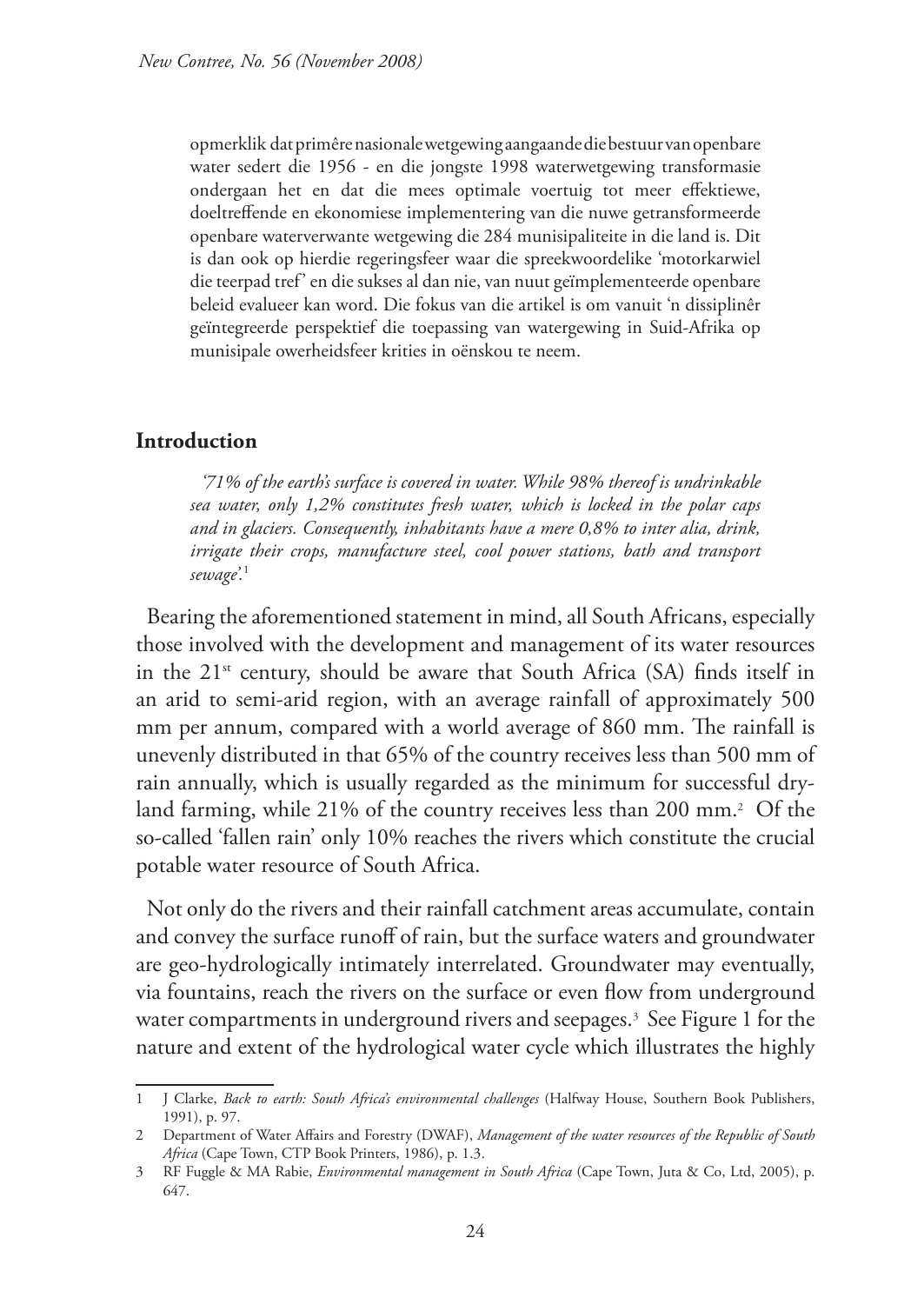complex environmental links brought about by nature between the physical aspects, as well as the various role-players and stakeholders in the country's quest for effective integrated water resource management. A consequence of this natural and unfavourable physical environment of below average rainfall and vast water catchment areas is the severe scarcity of potable water in South Africa. This is one of the major limiting factors of the African National Congress (ANC)-led Government's quest to transform South African society through new transformed legislation like its Reconstruction and Development Programme (RDP) and *Batho Pele* White Paper on transforming public service delivery.



**Figure 1: A typical hydrological water cycle in an urbanised and industrialised municipal area**<sup>4</sup>

In the history of South Africa, the supply of potable water and basic sanitation services to all the inhabitants has never been higher on the national, provincial and especially the local government sphere agendas than at the end

<sup>4</sup> DWAF, "*Hydrological water cycle*", August 2008 (available at http://dwaf.ac.za/, as accessed on 18 August 2008), p. 11.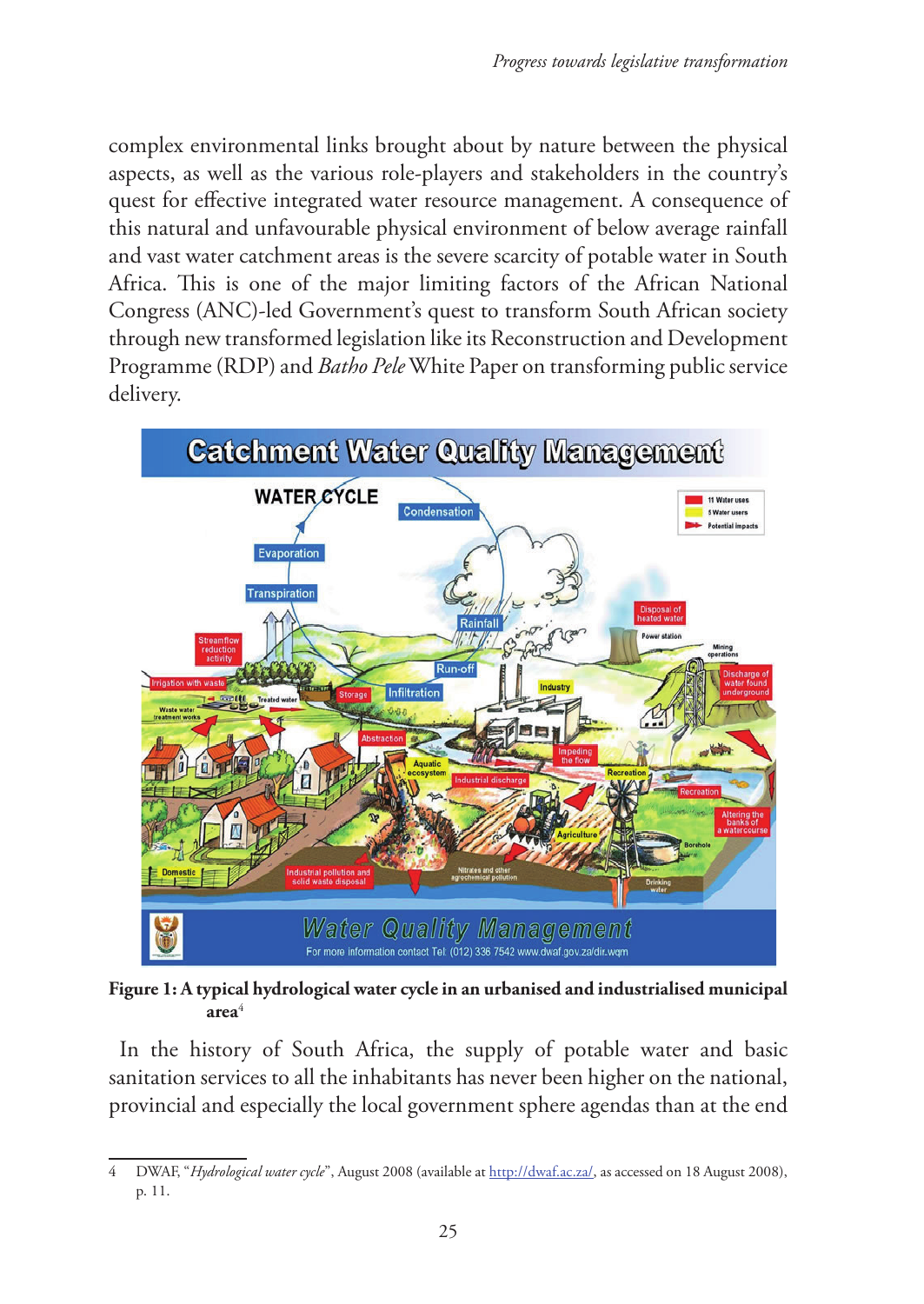of April 1994.<sup>5</sup> Government is no longer concerned only with the adequate supply of potable water. The attention is now focused on the implementation of a holistic and integrated approach regarding the effective, efficient, and economical management of the development, transport, storage, treatment and distribution of water to consumers and users of such a valuable resource. Furthermore, much care is being given to the release of treated used water into the rainfall catchment areas.

As the sole custodian of South Africa's potable water resources since 1998, the Department of Water Affairs and Forestry (hereafter referred to as DWAF) has been proactive in establishing research and management procedures to protect the country's water resources. The question that arises is whether DWAF, before democracy, acknowledged that the previous Water Act 54 of 1956 (hereafter referred to as WA) failed to keep up with the ever-changing international arena and trends regarding water supply management, modern technology, urbanisation, democracy, changing societal needs and the new political dispensation in the country? With the imminent advent of change (transformation), DWAF repealed the WA and the National Water Act 36 of 1998 (hereafter referred to as NWA) was promulgated.

In this article the nature and extent of DWAF's primary water-related legislation regarding the supply of water in the local government sphere of a developing South Africa, and especially the order of transformation encapsulated in the NWA compared with the order of discrimination of the WA, will be highlighted and critically analysed. The outcomes of this analysis are considered of utmost significance for the current and future municipal managers and officials who are tasked with the effective, efficient and economical public management and delivery of potable water services in the demarcated municipal areas of the country.

# **Relevant legislation regarding Municipal water supply**

In this section the historical development related to water legislation, as well as the current legislation required to re-structure and empower municipalities to facilitate the improvement of basic water supply in their respective municipal areas, will be discussed.

<sup>5</sup> K Wall, "Water – unifier of a city", JWN Tempelhoff (ed), *African water histories: Trans-disciplinary discourses* (Vanderbijlpark, Creda Printers, 2005), p . 111.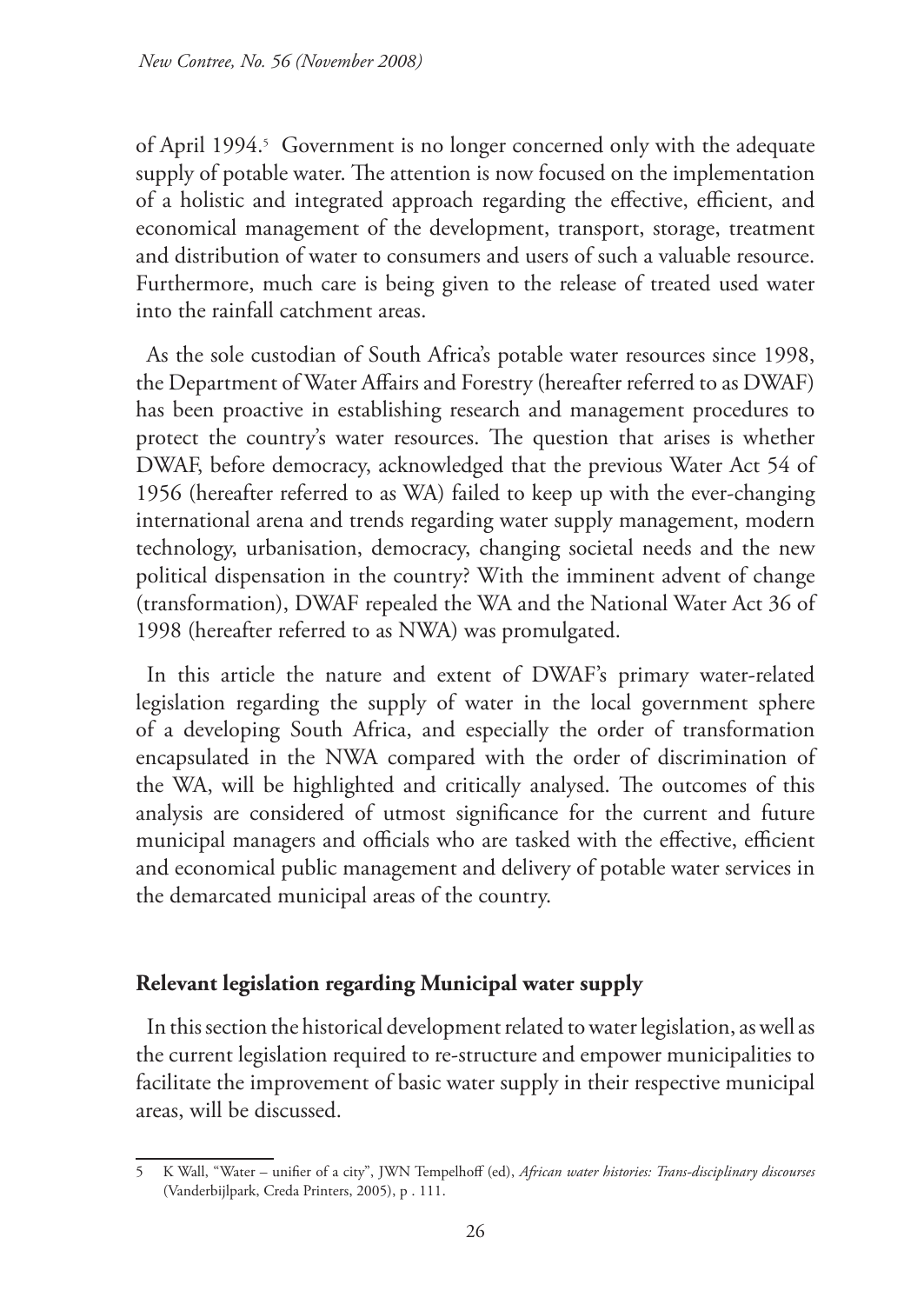# *Legislation prior to April 1994*

The primary water laws of significance in South Africa (such as the Cape Colony) were the Right of Passage of Water Act 24 of 1876 (which provided access over land to another person entitled to use water from a source) and the Water Act of 1899 (regulation of entitlements). The legislatures attempted to codify guidelines to deal with typical administration and water conservation problems encountered in matters relating to public water through the Irrigation Acts 32 of 1906 and 27 of 1908.6 In 1910 the country's colonies and republics were constituted as a Union.7 The Conservation of Waters Act 8 of 1912 was promulgated to codify the water laws of the respective territories. However, the Act soon became inadequate because it failed to cope with the social and industrial progress of the developing country. In 1950, a commission of inquiry into water law was appointed. The latter investigation led to the promulgation of the Water Act 54 of 1956 (WA) on 13 July 1956. Most of the principles of the Irrigation and Conservation of Waters Act 8 of 1912 were re-enacted in the WA. 8

The WA dealt with the control, conservation and use of water in South Africa.<sup>9</sup> Some of the basic principles of the WA were the acknowledgement of landownership and its concomitant water-use entitlements based on the traditional riparian water rights principle, as well as a differentiation between public and private water.10

One can see that the legislation in South Africa underwent a continuous process of change. Thus, for example, the WA was updated in 1972, 1975, 1984, 1986, 1987, 1988, 1990, 1991, 1993, 1995 and 1997 before it was rewritten in 1998.<sup>11</sup>

# *Legislation since April 1994*

In April 1994 the ANC won the first democratic election in South Africa and

<sup>6</sup> H Thompson, *Water law: A practical approach to resource management & the provision of services* (Cape Town, Juta & Co, Ltd, 2006), p. 51.

<sup>7</sup> H Giliomee & B Mbenga, *Nuwe Geskiedenis van Suid-Afrika* (Cape Town, Tafelberg, 2007), pp. 231-232.

<sup>8</sup> H Thompson, *Water law*…, pp. 51, 61-62.

<sup>9</sup> Union of South Africa, *Water Act 54* (Pretoria, Government Printer, 1956).

<sup>10</sup> E van der Schyff & W du Plessis, "Securing the equitable and effective management of shared watercourses through the Public Trust Doctrine" (Paper, ELA Conference, Cape Town, November 2007).

<sup>11</sup> PJ Aucamp, "'n Dekade van demokrasie: omgewingsbestuur in 'n veranderende wêreld", (*Suid-Afrikaanse Tydskrif vir Natuurwetenskap en Tegnologie* 24, 1 &2, 2005), p. 24.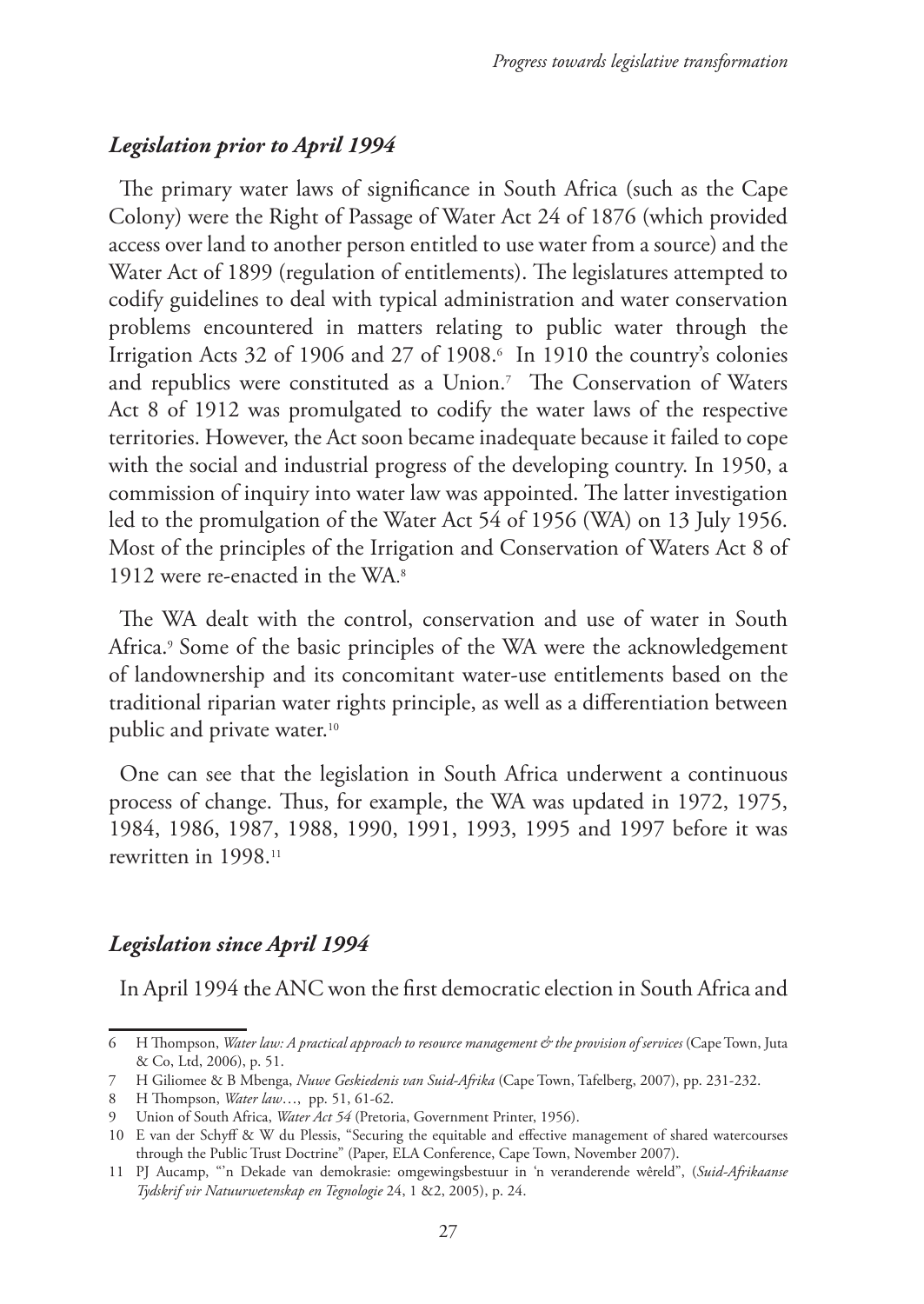became the government-of-the-day. It immediately emphasised that its RDP, as part of its political manifesto and foundation of all its new public policies, would be implemented and every effort be made to improve public service delivery in all three spheres of government. One of the four pillars of the RDP is 'meeting basic needs' of which access to basic water supply and sanitation services for all citizens of South Africa was made a priority.<sup>12</sup> Consequently, the former Minister of DWAF (Prof Kader Asmal), during May 1994, initiated a process to review all water-related legislation. The overall objective of this process was to change the South African water dispensation so that socio-economic demands and environmental management requirements would be met in as effective, efficient and economical a manner as possible, and equal access for all South Africans would be provided.13 See Table 1 for some examples of transformed government policies and legislation (in date sequence) in especially the water affairs environment of the country.

| Year:       | Act:                                                     | Summarised purpose and/or goal:                                                                                                                                                        |
|-------------|----------------------------------------------------------|----------------------------------------------------------------------------------------------------------------------------------------------------------------------------------------|
| 1994 (Nov.) | White Paper on Water<br>Supply and Sanitation<br>Policy. | This document is dedicated to the millions<br>of SA's citizens who struggle daily with the<br>burden of not having the most basic of<br>services. <sup>14</sup>                        |
| 1995 (Oct.) | Development<br>Facilitation Act 67 of<br>1995.           | Encouraging efficient and integrated land<br>development, by promoting the integration<br>of the social, economic, institutional and<br>physical aspects of development. <sup>15</sup> |

**Table 1: Examples of water-related legislation in SA since April 1994**

<sup>12</sup> DWAF, "A history of the first decade of water service delivery in South Africa, 1994 to 2004" (Pretoria, June, 2004), p. 4.

<sup>13</sup> GJ Pienaar & E van der Schyff, "The history, development and allocation of water rights in South Africa", JWN Tempelhoff (ed), *African water histories: Trans-disciplinary discourses* (Vanderbijlpark, Creda Printers, 2005), p. 263.

<sup>14</sup> Republic of South Africa (RSA), *White Paper on Water Supply and Sanitation Policy* (Pretoria, Government Printer, 1994).

<sup>15</sup> G van der Waldt, *Municipal management: Serving the people* (Cape Town, Juta & Co, Ltd, 2007), p. 97.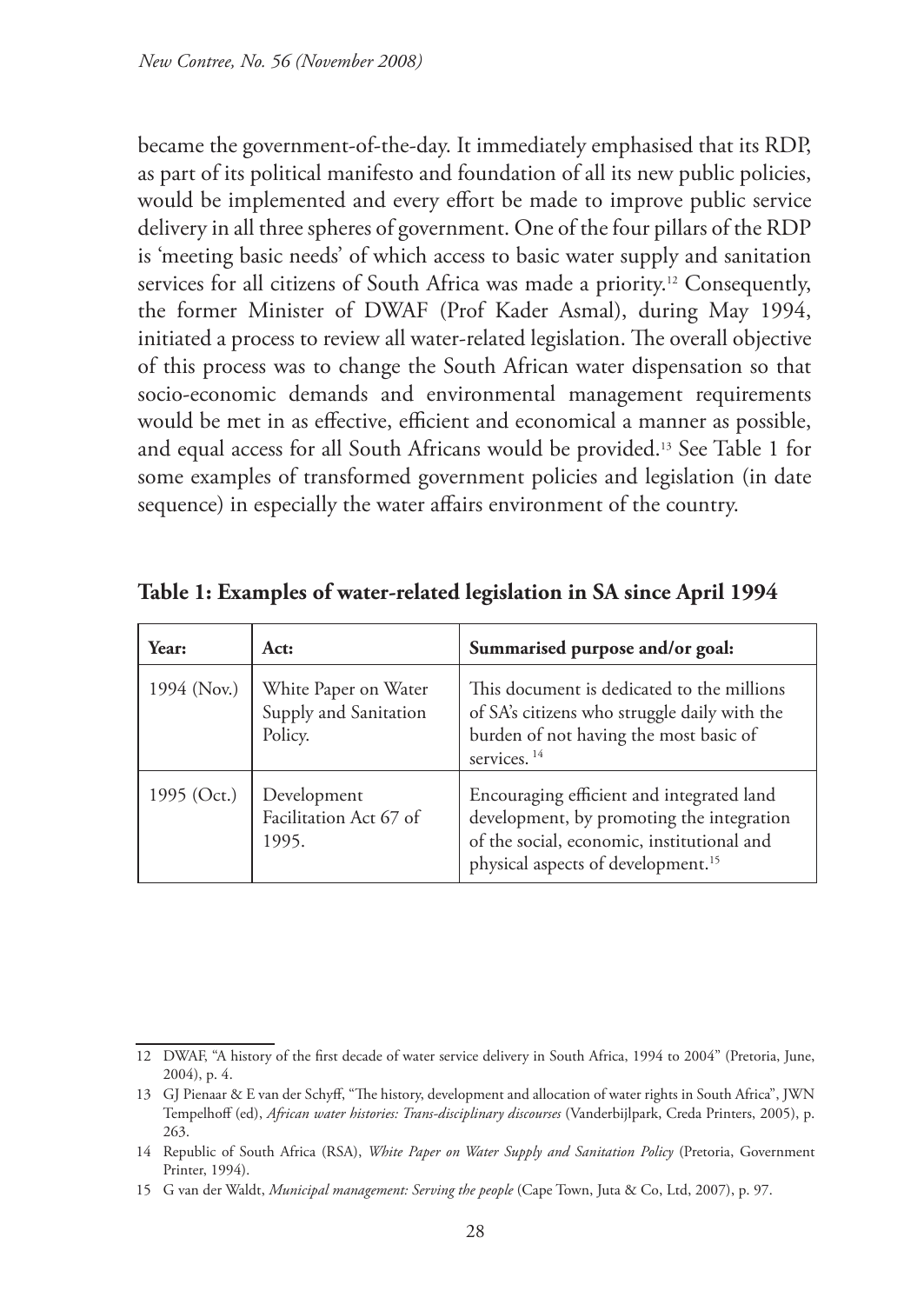| 1995 (Nov.) | National Sanitation<br>White Paper.                                                                                  | It recognises that all South Africans have<br>equal rights to a healthy environment and<br>that this should be addressed. Unfortunately<br>DWAF cannot do it alone. Assistance from<br>other role-players is needed in an integrated<br>approach to management of additional<br>aspects from the economic, social and<br>physical environments. <sup>16</sup> |
|-------------|----------------------------------------------------------------------------------------------------------------------|---------------------------------------------------------------------------------------------------------------------------------------------------------------------------------------------------------------------------------------------------------------------------------------------------------------------------------------------------------------|
| 1995 (Nov.) | White Paper on the<br>Transformation of Public<br>Service.                                                           | To establish a policy framework to guide the<br>introduction and implementation of new<br>policies and legislation aimed at transforming<br>the South African public service. <sup>17</sup>                                                                                                                                                                   |
| 1996 (Nov.) | Local Government<br><b>Transition Second</b><br>Amendment Act 97 of<br>1996.                                         | This Act requires all municipalities to prepare<br>integrated development plans (IDPs) as<br>part of the municipal government planning<br>process. <sup>18</sup>                                                                                                                                                                                              |
| 1996 (Oct.) | Constitution of the<br>Republic of South Africa<br>Act 108 of 1996.                                                  | This is the supreme law of the Republic,<br>which embraces the human rights principles<br>and sets forth the right of access to water as<br>part of a lengthy list of social and economic<br>rights. These include, inter alia, the right to<br>a healthy environment, housing, health care,<br>food, social security, education and culture. <sup>19</sup>   |
| 1996 (Apr.) | 'Water law principles.'                                                                                              | A set of principles submitted by various<br>role-players and stakeholders which guided<br>DWAF in drafting a new water act. <sup>20</sup>                                                                                                                                                                                                                     |
| 1997 (Oct.) | Local Government<br>Green Paper.                                                                                     | This puts forward a vision for a<br>developmental local government system in<br>SA. <sup>21</sup>                                                                                                                                                                                                                                                             |
| 1997 (Oct.) | White Paper on<br><b>Transforming Public</b><br>Service Delivery (better<br>known as the Batho Pele<br>White Paper). | This seeks to introduce a fresh approach to<br>service delivery: an approach which puts<br>pressure on systems, procedures, attitudes<br>and behaviour within the Public Service and<br>reorients them in the customer's favour, an<br>approach which puts the people first. <sup>22</sup>                                                                    |

16 RSA, *National Sanitation White Paper* (Pretoria, Government Printer, 1995).

18 G van der Waldt, *Municipal management…*, p. 97.

<sup>17</sup> RSA, *White Paper on the Transformation of Public Service* (Pretoria, Government Printer, 1995).

<sup>19</sup> RSA, *Constitution Act 108* (Pretoria, Government Printer, 1996), Sections 24, 26, 27, 29 and 31.

<sup>20</sup> RF Fuggle & MA Rabie, *Environmental management…*, p. 834.

<sup>21</sup> RSA, *Green Paper on Local Government* (Pretoria, Government Printer, 1997).

<sup>22</sup> RSA, *White Paper on Transforming Public Service Delivery* (Pretoria, Government Printer, 1997).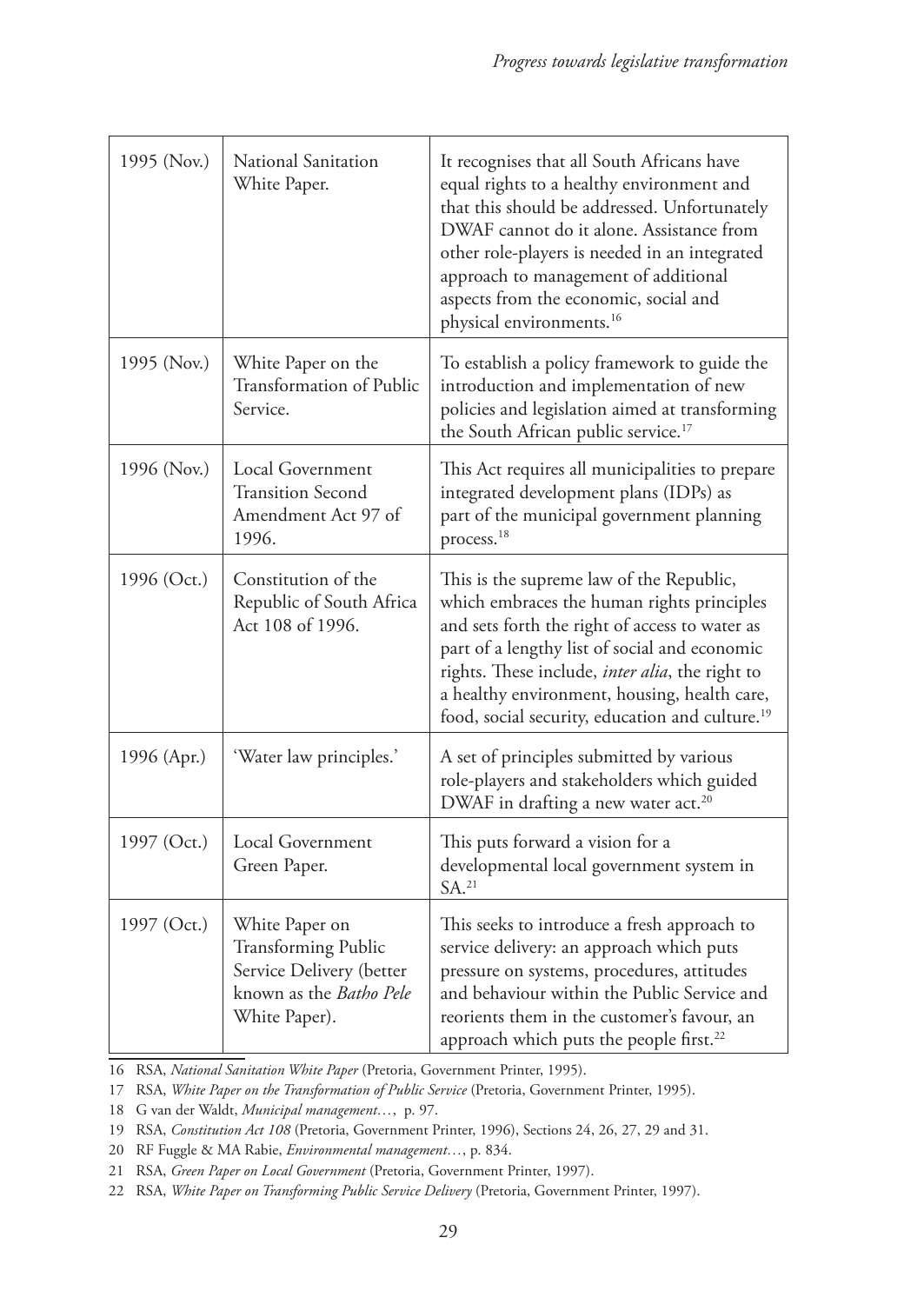| 1997 (Dec.) | Water Services Act 108<br>of 1997.                            | To provide for, <i>inter alia</i> , the rights of access<br>to basic water supply and basic sanitation,<br>the setting of national standards and of<br>norms and standards for tariffs, water<br>services development plans, establishment of<br>water boards, monitoring of water services,<br>and financial assistance to water services<br>institutions. <sup>23</sup>                                                                                                                                                                                                |
|-------------|---------------------------------------------------------------|--------------------------------------------------------------------------------------------------------------------------------------------------------------------------------------------------------------------------------------------------------------------------------------------------------------------------------------------------------------------------------------------------------------------------------------------------------------------------------------------------------------------------------------------------------------------------|
| 1998 (Mar.) | Local Government<br>White Paper.                              | This establishes the basis for a new<br>developmental local government system,<br>which is committed to working with citizens,<br>groups and communities to create sustainable<br>human settlements which provide for a<br>decent quality of life and meet the social,<br>economic and material needs of communities<br>in a holistic way. <sup>24</sup>                                                                                                                                                                                                                 |
| 1998 (Jul.) | Local Government:<br>Municipal Demarcation<br>Act 27 of 1998. | To provide for criteria and procedures for the<br>determination of municipal boundaries by an<br>independent authority. <sup>25</sup>                                                                                                                                                                                                                                                                                                                                                                                                                                    |
| 1998 (Aug.) | National Water Act 36<br>of 1998.                             | The Act recognises that water in SA is a<br>scarce and unevenly distributed national<br>resource which belongs to all its inhabitants<br>and that the National Government is<br>responsible for the nation's water resources<br>and their use. This should be attained in a<br>sustainable manner by means of, inter alia,<br>integrated water catchment management<br>of all aspects of water resources and, where<br>appropriate, the delegation of management<br>functions to a regional or catchment level so<br>as to enable everyone to participate. <sup>26</sup> |
| 1998 (Nov.) | National Environmental<br>Management Act 107 of<br>1998.      | To provide for co-operative, environmental<br>governance by establishing principles for<br>decision-making on matters affecting the<br>environment, institutions that will promote<br>co-operative governance and procedures<br>for coordinating environmental functions<br>exercised by organs of state. <sup>27</sup>                                                                                                                                                                                                                                                  |

23 RSA, *Water Services Act 108* (Pretoria, Government Printer, 1997).

24 RSA, *Local Government White Paper* (Pretoria, Government Printer, 1998).

25 RSA, *Local Government: Municipal Demarcation Act 27* (Pretoria, Government Printer, 1998).

26 RSA, *National Water Act 36* (Pretoria, Government Printer, 1998).

27 RSA, *National Environmental Management Act 107* (Pretoria, Government Printer, 1998).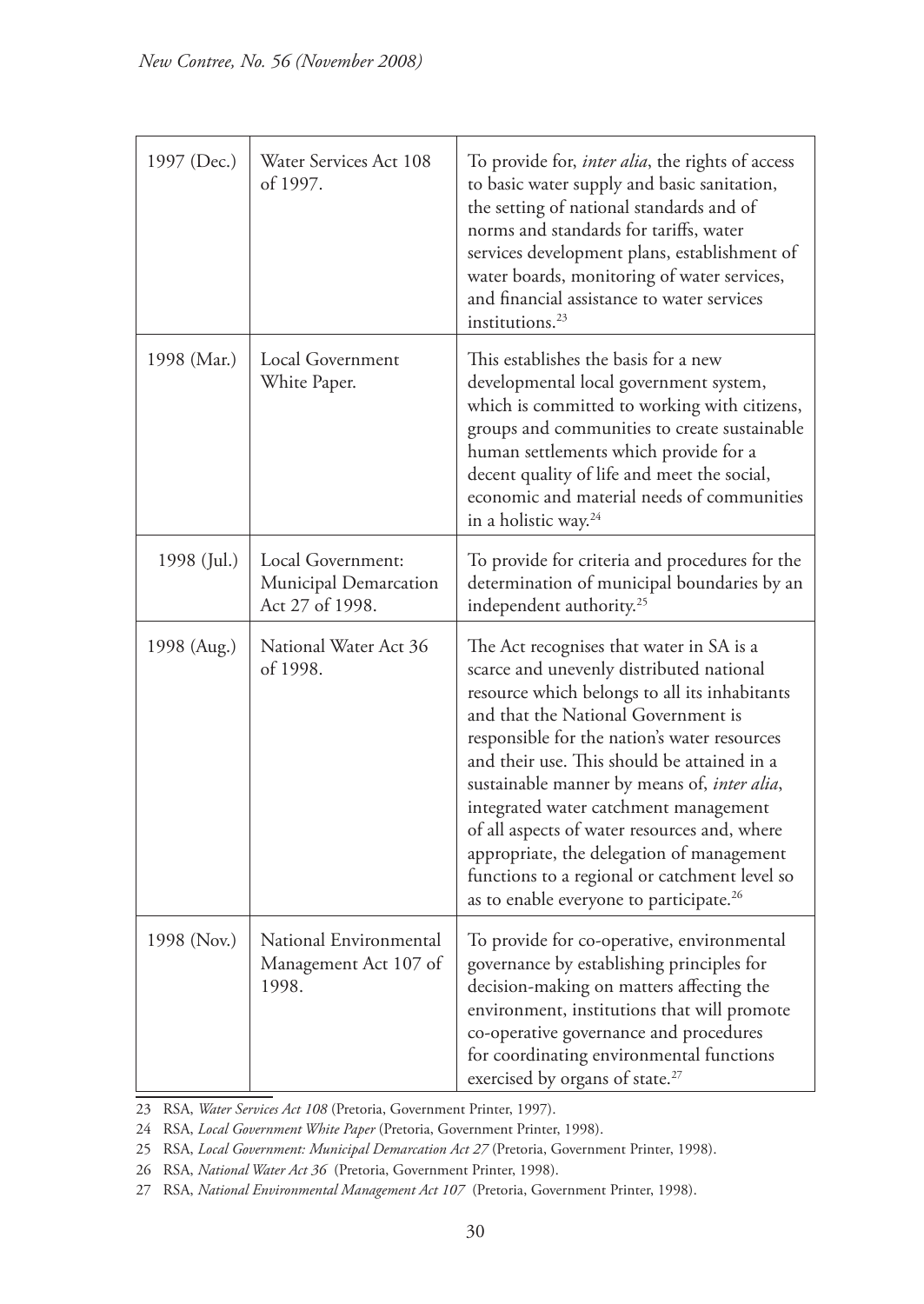| 1998 (Dec.) | Local Government:<br>Municipal Structures Act<br>117 of 1998.           | To provide for the definition and<br>establishment of municipalities in accordance<br>with the requirements relating to categories<br>and types of municipalities and provide<br>for an appropriate division of functions<br>and powers between the categories of<br>municipalities. <sup>28</sup> |
|-------------|-------------------------------------------------------------------------|----------------------------------------------------------------------------------------------------------------------------------------------------------------------------------------------------------------------------------------------------------------------------------------------------|
| 2000 (Nov.) | Local Government:<br>Municipal Systems Act<br>32 of 2000.               | To enable municipalities to move<br>progressively towards the social and<br>economic upliftment of local communities,<br>and ensure universal access to essential<br>services that are affordable to all. <sup>29</sup>                                                                            |
| 2001        | <b>IDP</b> Guide Packs                                                  | Department of Provincial and Local<br>Government has produced guide packs to<br>assist municipalities with the integrated<br>development planning process needed to<br>produce IDPs. <sup>30</sup>                                                                                                 |
| 2003 (Sep.) | Strategic Framework for<br>Water Services.                              | To map out a vision for how the water sector<br>as a whole will work in providing water<br>services.                                                                                                                                                                                               |
| 2004 (Feb.) | Local Government:<br>Municipal Finance<br>Management Act 56 of<br>2003. | To secure sound and sustainable management<br>of the financial affairs of municipalities<br>and other institutions in the local sphere of<br>government. <sup>31</sup>                                                                                                                             |
| 2005 (Aug.) | Intergovernmental<br>Relations Framework<br>Act 13 of 2005.             | To establish a framework for the national<br>government, provincial governments and<br>local governments to promote and facilitate<br>intergovernmental relations. <sup>32</sup>                                                                                                                   |

From Table 1 it is noticeable that the change in government since April 1994 has produced an overall and extensive revisit of existing executive public

<sup>28</sup> RSA, *Local Government: Municipal Structures Act 117* (Pretoria, Government Printer, 1998).

<sup>29</sup> RSA, *Local Government: Municipal Systems Act 32* (Pretoria, Government Printer, 2000).

<sup>30</sup> G van der Waldt, *Municipal management…*, p. 99.

<sup>31</sup> RSA, *Local Government: Municipal Finance Management Act 56* (Pretoria, Government Printer, 2003).

<sup>32</sup> RSA, *Intergovernmental Relations Framework Act 13* (Pretoria, Government Printer, 2005).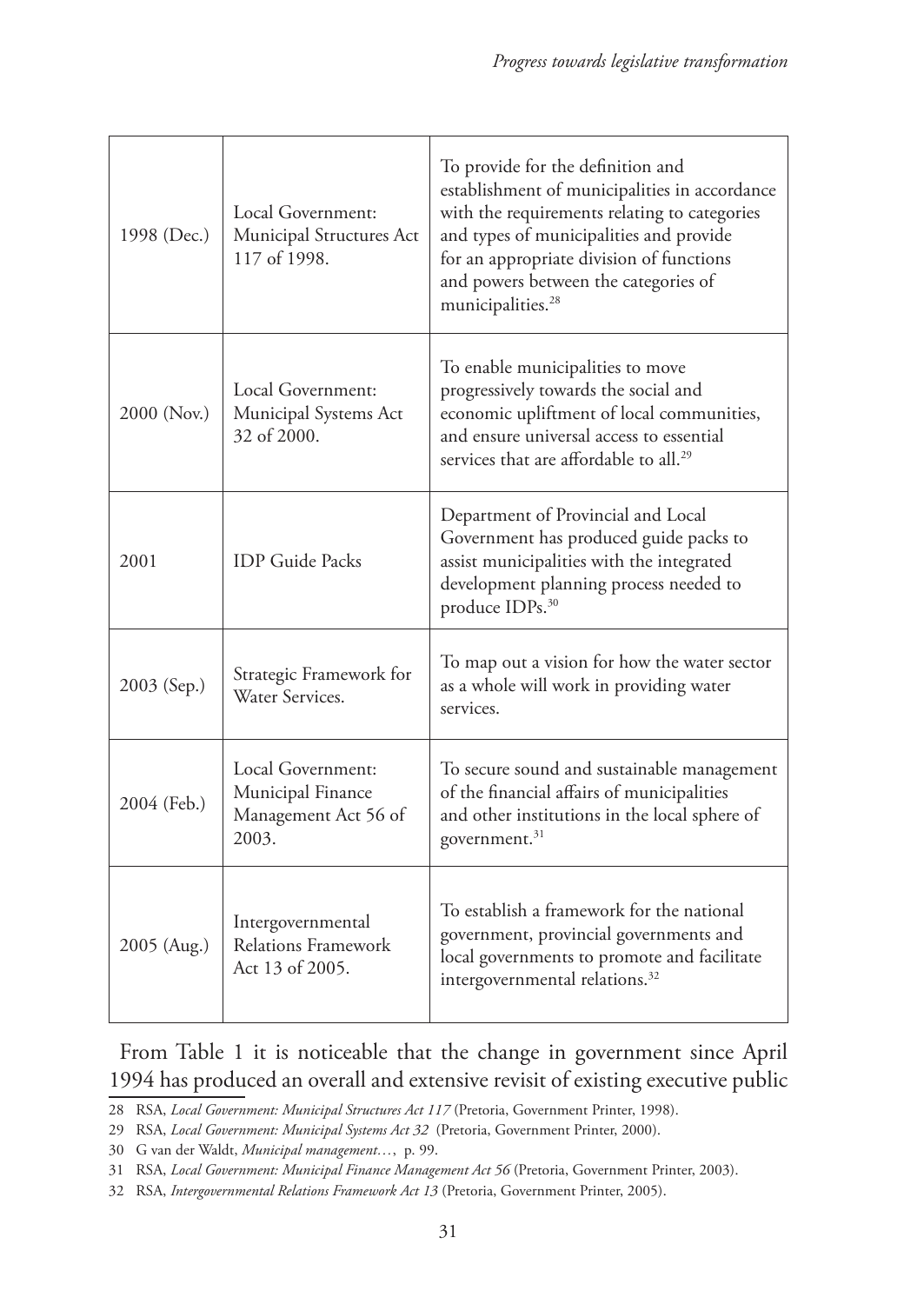policies in the new government's quest to improve the level of development of the country as a whole.

# **Nature and extent of the new restructured local government sphere**

Before the nature and extent regarding the transformation of the national water Acts are analysed, the new municipal structures and major public policies in place in the South African democratic local government sphere will be highlighted.

# *Background*

The local government sphere elections on 5 December 2000 ushered in a new system of local governance in South Africa. The newly structured and empowered local government sphere has been granted some degree of autonomy and expanded responsibilities (a shift to developmental local government).33 Prior to this date the municipalities were characterised by racial segregation, unequal allocation of resources and unequal delivery of basic services. Communities from previously disadvantaged areas had been subjected to discrimination and degrading living conditions. The legal and administrative structures inherited by the current Government did not serve the broad population of all the municipalities. Public participation – now a constitutional requirement – was non-existent.<sup>34</sup> Consequently, all decision-making concerned with service delivery was taken on behalf of the majority. In order to ensure that real integrated economic development and improved basic services are delivered effectively and efficiently to the under-serviced communities, the municipal boundaries have been re-demarcated, newly merged municipalities with new organisational structures and policies have been formed and organisational arrangements incorporated for more accessible and transparent citizen participation.<sup>35</sup>

The main objectives of an early  $21<sup>st</sup>$  century municipality in South Africa are to give effect to the provisions of the Constitution and priority to the basic needs of the local community which it is expected to serve, to promote the development of the local community, and to ensure that all members thereof have access to the minimum level of basic municipal services.36 In the developing South African context the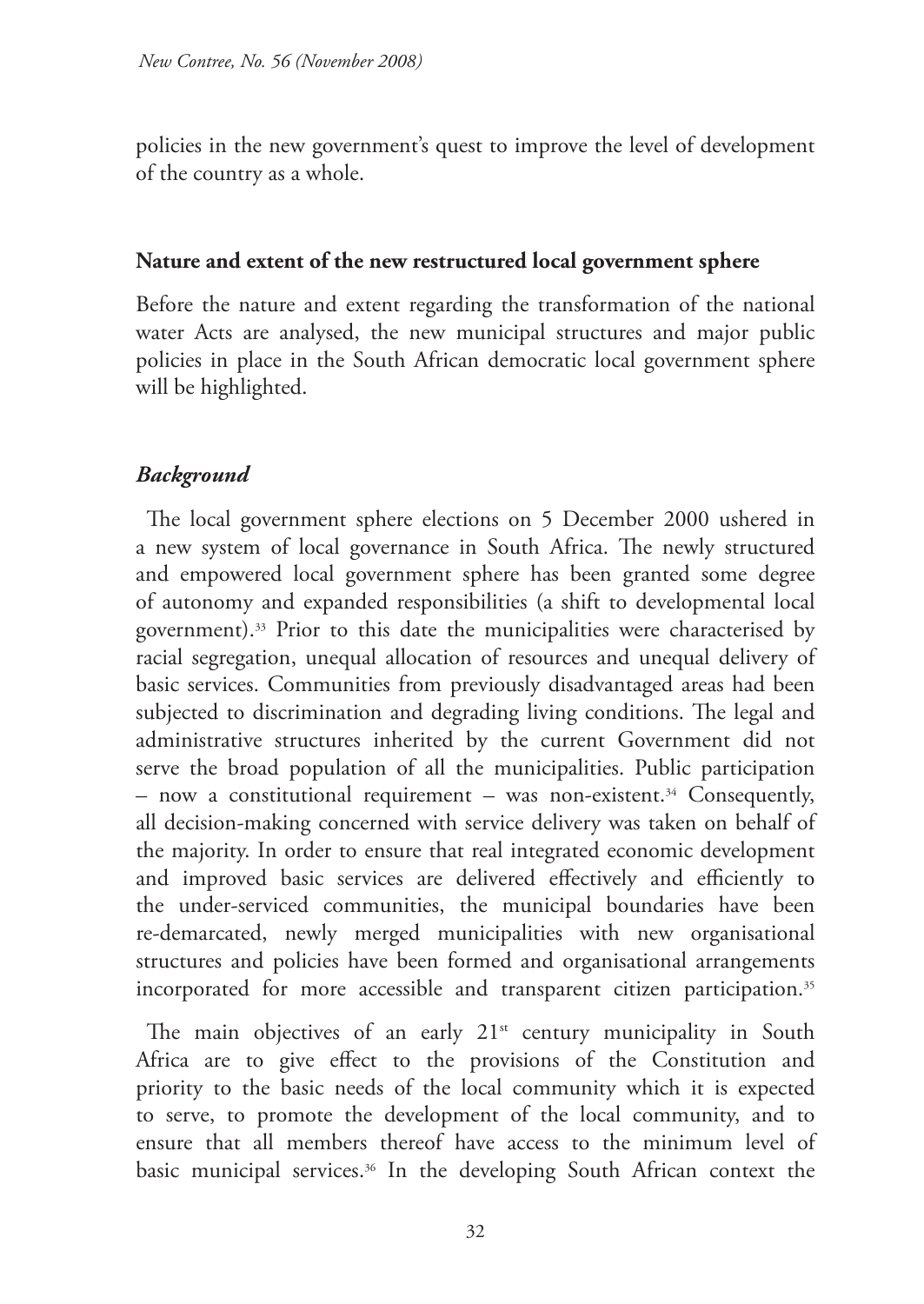following demarcated and categorised municipalities have been identified:

- Six Category A municipalities (metropolitan municipalities) (e.g. City of Tshwane Metropolitan Municipality);
- 231 Category B local municipalities (e.g. Polokwane Local Municipality); and
- 47 Category C district municipalities (e.g. Capricorn District Municipality of which the Polokwane Local Municipality is a part). <sup>37</sup>

# *A transformed local government sphere*

The Department of Local Government's (DPLG) revived public policy process resulted in the introduction of the Local Government Green Paper in September 1997, the Local Government White Paper in March 1998, the Local Government: Municipal Structures Act 117 in December 1998 (defining a clear set of powers and functions for District and Local Municipalities, in establishing strong city governments with boundaries that generally encompass the functional region of the major urban centres) and the Municipal Systems Act 32 in 2000. The last-mentioned Act formalises the process by which municipalities structure and select appropriate arrangements for actually delivering public services, modernising their administration and through more effective intergovernmental relations establish a new relationship between government and the citizens in line with the transformed overall governance ethos in 2000.<sup>38</sup> These restructuring actions paved the way for the development of municipalities that could fully assume their water service delivery responsibilities in a more effective, efficient and economical manner.

Stipulations in the NWA require municipalities (referred to as WSAs) to also prepare water services development plans for their respective areas of jurisdiction. This must be done as part of a more effective local governance process of preparing their integrated development plans (IDPs) in terms of the Local

<sup>33</sup> H Fast & B Engelbrecht, "Local government transformation: A guide for health workers" (Kwik-Skwiz 18, April 1999), p. 2.

<sup>34</sup> M Motshekga, "Lessons to be learned from the 19th century on governance, which could enhance our current leadership in the development of local government sector".

<sup>35</sup> DL Craythorne, *Municipal administration: The handbook* (Cape Town, Juta & Co, Ltd, 2006), pp. 51-54.

<sup>36</sup> DL Craythorne, *Municipal administration …*, p. 159.

<sup>37</sup> RSA, *Local Government: Municipal Demarcation Act 27*.

<sup>38</sup> C Thornhill (Ed), LP Malan, MJ Odendaal, FM Mathebula, HG van Dijk, & D Sello, *An overview of intergovernmental relations in Africa (SADC)* (Pretoria, SAFPUM Publishers, 2002).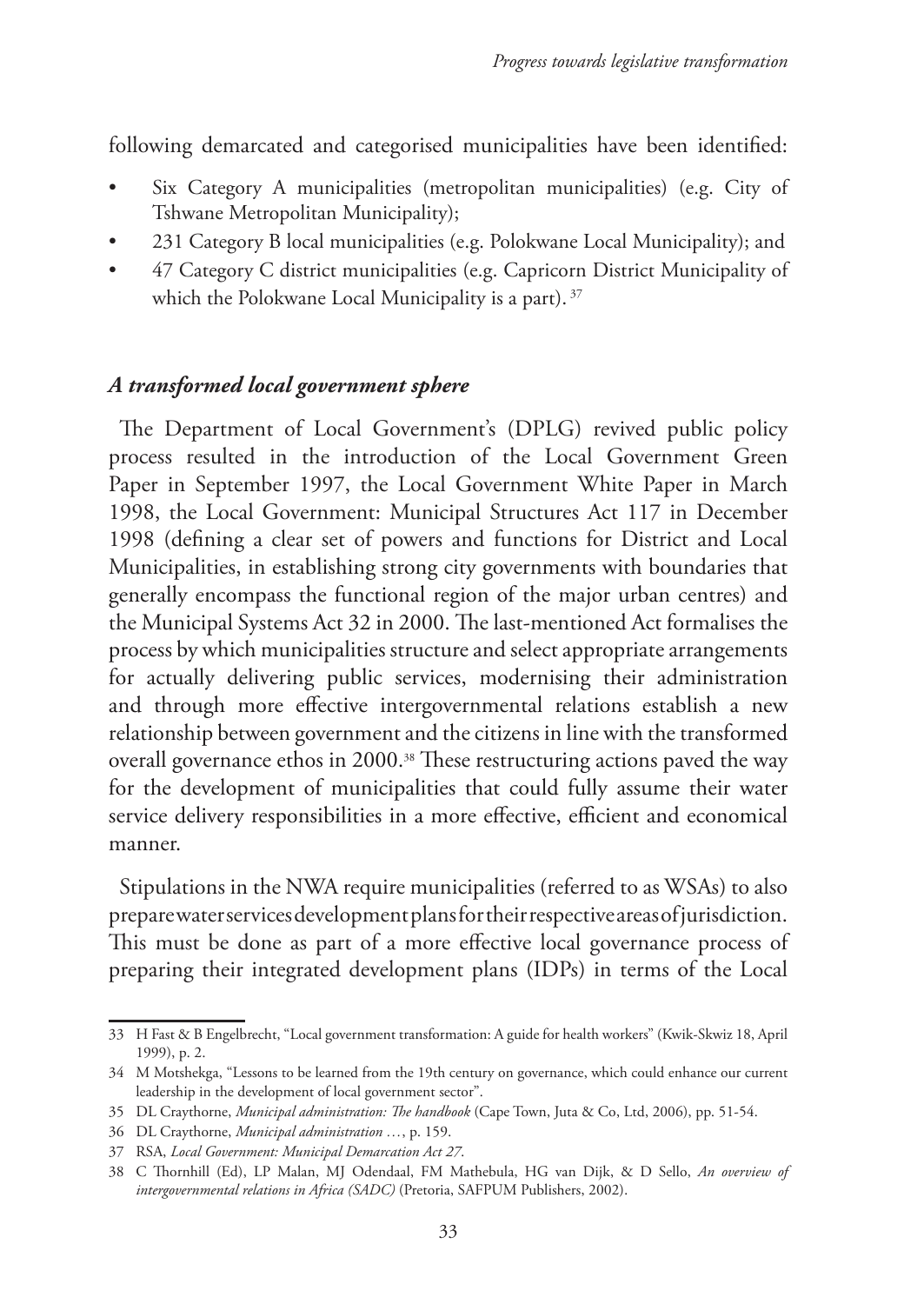Government: Municipal Systems Act 32 of 2000.39 Municipalities must comply with the compulsory national standards prescribed by the Minister of DPLG.

The NWA also formalises the policy of Free Basic Water (FBW) access rights contained in the Water Services Act 108 of 1997 in the innovative provisioning by local government institutions of a national water reserve – for basic human need and ecological integrity – that overrides existing riparian rights.<sup>40</sup> The FBW policy targets the water needs of the most impoverished citizens by guaranteeing each household a free minimum quantity of six kilolitres of potable water per month. These regulations are based on the assumption that each individual person needs 25 litres of water per day. The amount of free water is the same for every household, irrespective of wealth and number of persons comprising it. The FBW policy is perceived as a vehicle for expedient delivery of potable water by the South African Government within the context of the Constitution and the fundamental rights to basic public services. 41

Based on the aforementioned requirements it by 2002 became clear that the 1994 White Paper on Water Supply and Sanitation Services had become outdated. The Strategic Framework for Water Services was drafted and approved by Cabinet in September 2003. This framework maps out a vision of how the water sector as a whole should operate to provide water services, and addresses the full spectrum of water supply and sanitation services by all relevant institutions. Examples of basic public service delivery targets in the Strategic Framework for Water Services are:

- hygiene education and the wise use of water to be taught in all schools by 2005;
- all schools have adequate and safe water supply and sanitation services by 2005;
- all bucket toilets are eradicated by 2006;
- all clinics have adequate and safe water supply and sanitation services by 2007;
- all people in SA have access to a functioning basic water supply facility by 2008;
- all assets of water services schemes transferred to municipalities by 2008; and

<sup>39</sup> RSA, *Local Government: Municipal systems Act 32*.

<sup>40</sup> S Stein, "Water sector reforms in Southern Africa: Some case studies", A Turton and R Henwood (eds), *Hydropolitics in the developing world: A Southern African perspective*, Chapter 9.

<sup>41</sup> RSA, *Reconstruction and Development Programme White Paper* (Pretoria, Government Printer, 1994).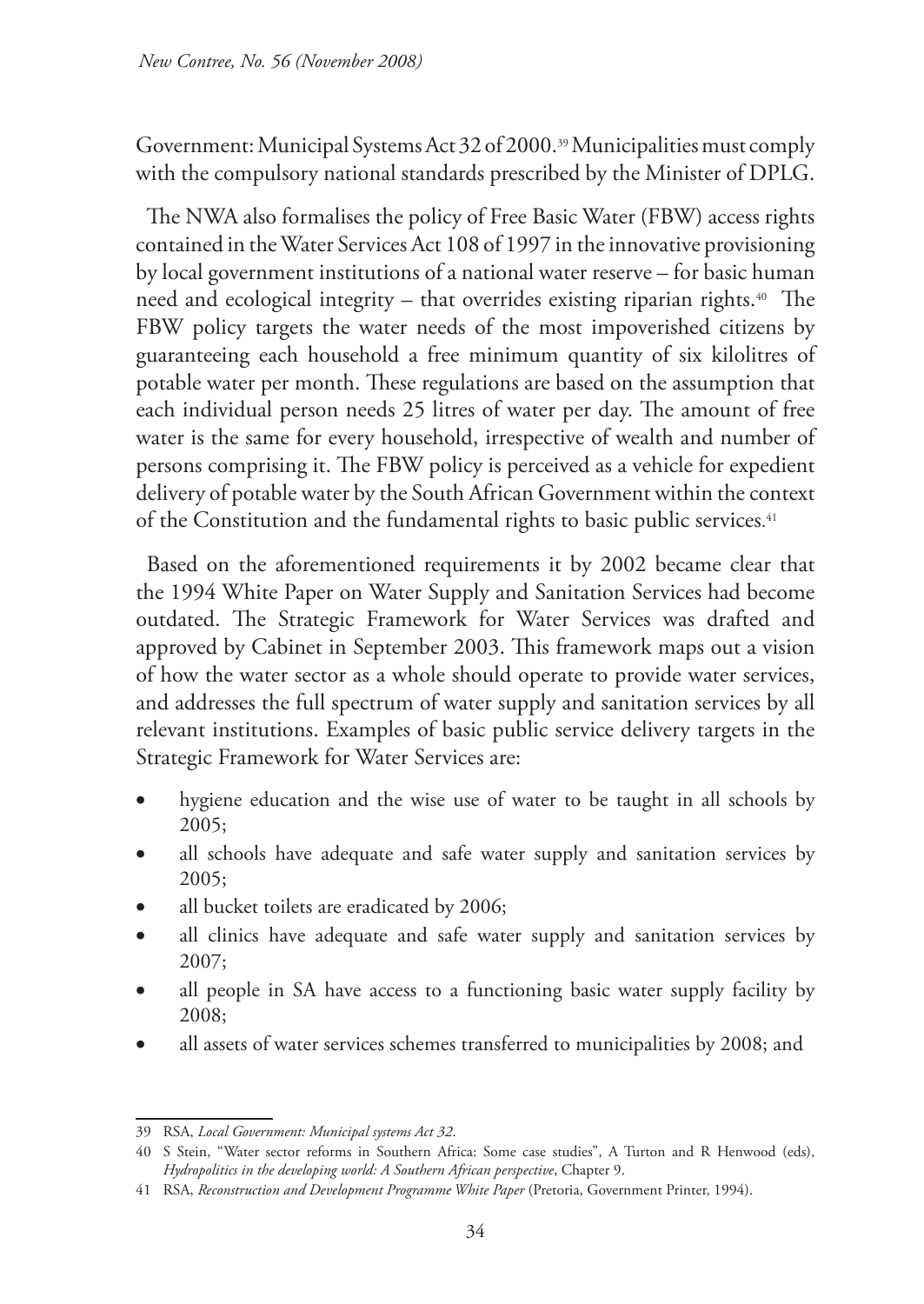an end to the sanitation backlog by  $2010.^{42}$ 

The Strategic Framework for Water Services confirms that DWAF is the custodian of the country's water resources and overall leader of the water sector.

However, the Department will no longer be directly involved in operating any water services infrastructure or fund any new infrastructure. It will, however, continue to set the policy frameworks, and oversee and regulate the activities of all water service institutions in South Africa.43 This decision is worrisome in the light of the numerous reported cases of polluted water services delivered during 2007 and the severe outbreaks of diarrhoea and subsequent deaths which have been registered.<sup>44</sup> In the light of the above one can not but agree that South Africa's current system of local government is not functioning well for several reasons: lack of political will and clear delineation of functions, poorly trained municipal employees and ensuing community protests. 45

# **Analysis of the nature and extent of the 1956 and 1998 Water Acts regarding transformation**

In the following discussion of the 1956 and 1998 Water Acts of South Africa regarding water supply services at the local government sphere, the nature and extent of the two Acts will be described as well as analysed with reference to the manifestation of change and differences between them.

### **The Water Act 54 of 1956 (WA)**

The nature of the WA's regulating of potable water supply by and to municipalities will be described according to general background aspects, typical legislative characteristics, structures, constraints and general conclusions. These will then at the end of the analysis be used as a basis for comparison.

<sup>42</sup> DWAF, "Case study on Masibambane Water Services Sector support programme", (Pretoria, November, 2003).

<sup>43</sup> DWAF, "A history of the first decade…", p.18.

<sup>44</sup> WWW.mg.co.za/article/2007-11-09, "Over 500 suffering from diarrhoea in Delmas", (*Mail & Guardian*, 2007), 9 November 2007; WWW.mg.co.za/article/2008-05-31, "Poor hygiene blamed for E Cape diarrhoea deaths", (*Mail & Guardian*, 2008), 31 May 2008; Anon., "Lyk dryf dae in water", (*Potchefstroom Herald*, 2008), 23 May 2008.

<sup>45</sup> M Motshekga, "Lessons to be learned from the 19th century…", (Paper, Local Government SETA, Boksburg, March 2008), p. 5.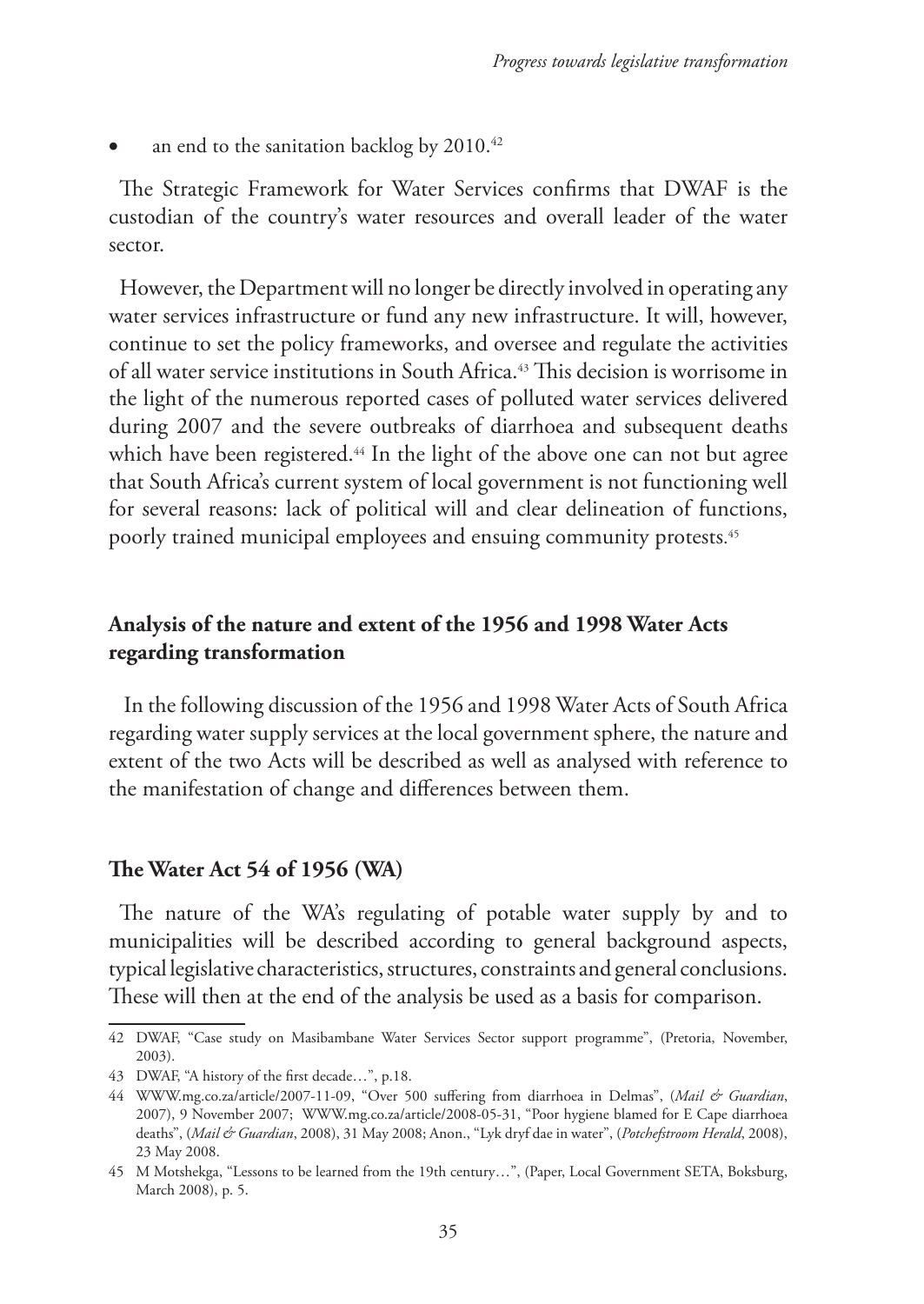#### *Background*

The Irrigation and Conservation of Waters Act 8 of 1912 was the first water law in South Africa after the country became a Union in 1910. It was regarded as a codification of the Roman-Dutch *dominus fluminis* principle (the state being the owner of the water flowing in a river), as well as the English land law system of riparian landownership.<sup>46</sup> The Act did not provide for legal principles to deal with the dry weather, limited water and the increasing social and industrial needs of the developing country. In 1950, a commission of inquiry into water law was appointed. The latter investigation led to the promulgation of the Water Act 54 of 1956 (WA) on 13 July 1956.<sup>47</sup>

The name of the then Department of Irrigation was changed to the Department of Water Affairs (DWA) to reflect the broadened scope of its functions. Most of the principles of the Irrigation and Conservation Waters Act 8 of 1912 were however re-enacted in the WA. In April 1993 the Department's name changed again to the Department of Water Affairs and Forestry (DWAF). 48

#### *Legislative characteristics*

The WA dealt with the control, conservation and use of water in South Africa. Some basic principles of the WA were the acknowledgement of landownership and its concomitant water-use entitlements based on the traditional riparian water rights principle, as well as a differentiation between public and private water. Public water belonged to the State (*dominus fluminis* = owner of the water flowing in a river). The public water was further differentiated into the normal flow and surplus water flow of the river. Private water was all the water found on the land of privately owned ground of which the owner had the sole and exclusive use and enjoyment.49 The WA enabled access to public water to a minority dominant group of people that had privileged access to land and therefore economic power. Water as a basic human right was not recognised.<sup>50</sup>

At the time of the drafting of the WA as well as its implementation, the South African population was smaller and geographically more widely

<sup>46</sup> H Thompson, *Water law…*, p. 35.

<sup>47</sup> E van der Schyff & W du Plessis, "Securing the equitable…, (Paper, ELA Conference, Cape Town, November 2007).

<sup>48</sup> Interview, Mr Schalk Bruwer (Law Directorate, DWAF) / Dr EJ Nealer (Researcher), 27 August 2008.

<sup>49</sup> H Thompson, *Water law…*, p. 90.

<sup>50</sup> DWAF, "Guide to the National Water Act", (Pretoria, Anon), p. 9.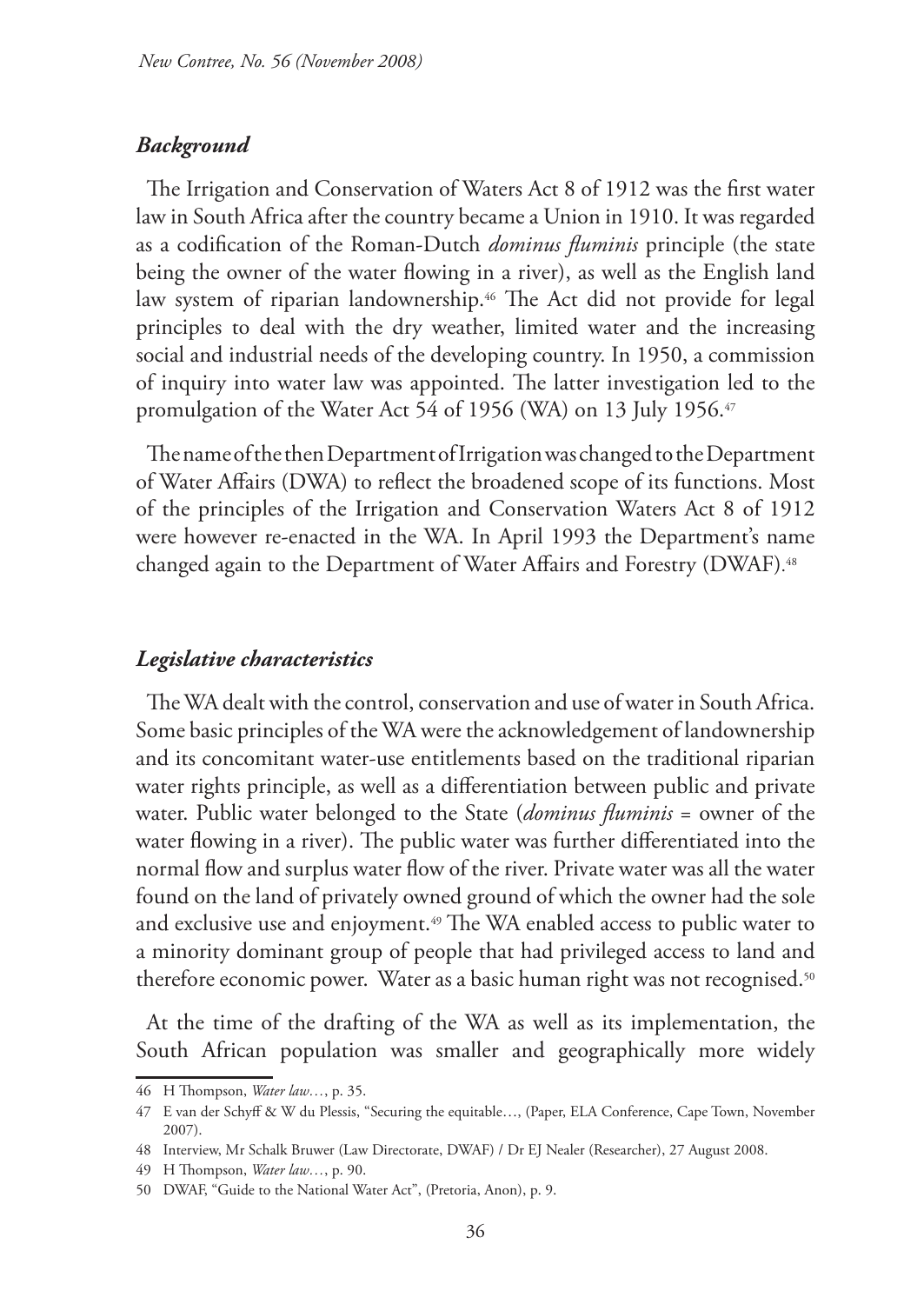dispersed (establishment of self-governing homelands and territories) with much less pressure on the physical environment and the water resources. Agriculture was the most important focus of the water policy prior to 1998. This led to the discriminatory benefit of farmers and landowners. The WA also focused more on water use and the development and building of dams than on water protection, conservation and demand management.<sup>51</sup>

### *Implementation structures*

The implementation of the aforementioned public policy placed additional public water administration demands on the country's water resources and the Government's attempts to address the ever-increasing needs for potable water in the developing South Africa in a more effective, efficient and economical manner. The water-use rights were administered and regulated by mechanisms determining and obtaining entitlements and permission to construct, alter, enlarge or use a water works to enable a person to exercise a water entitlement to the use of surface water identified in flowing rivers and streams (public water).

Entitlements to the use of public water by riparian landowners were in numerous instances indefinable in terms of units of measurement and reliability. Entitlements to extract and store water were dependent on whether the water in the water resource concerned was private or public. If public, it had to be established whether it was normal flow or surplus surface water flow.

Riparian land was a significant concept since, historically, only the owners thereof were entitled to the water of a public stream. It did not matter how small or big the property was and subdivision of the land did not affect its status as riparian land. The riparian landowner had the exclusive right in respect of water running over his/her land. However, he/she was disallowed from using water to the detriment of other owners with similar rights. Nonriparian owners could procure rights in respect of private streams in the form of servitudes (a right that a person has over the property belonging to another to dam or store water on or lead water over that property). These rights were incorporeal rights (a benefit granted to someone without profit for the grantor).<sup>52</sup>

<sup>51</sup> DWAF, "Guide to the National Water Act", p. 9.

<sup>52</sup> H Thompson, *Water law…*, pp. 31-32.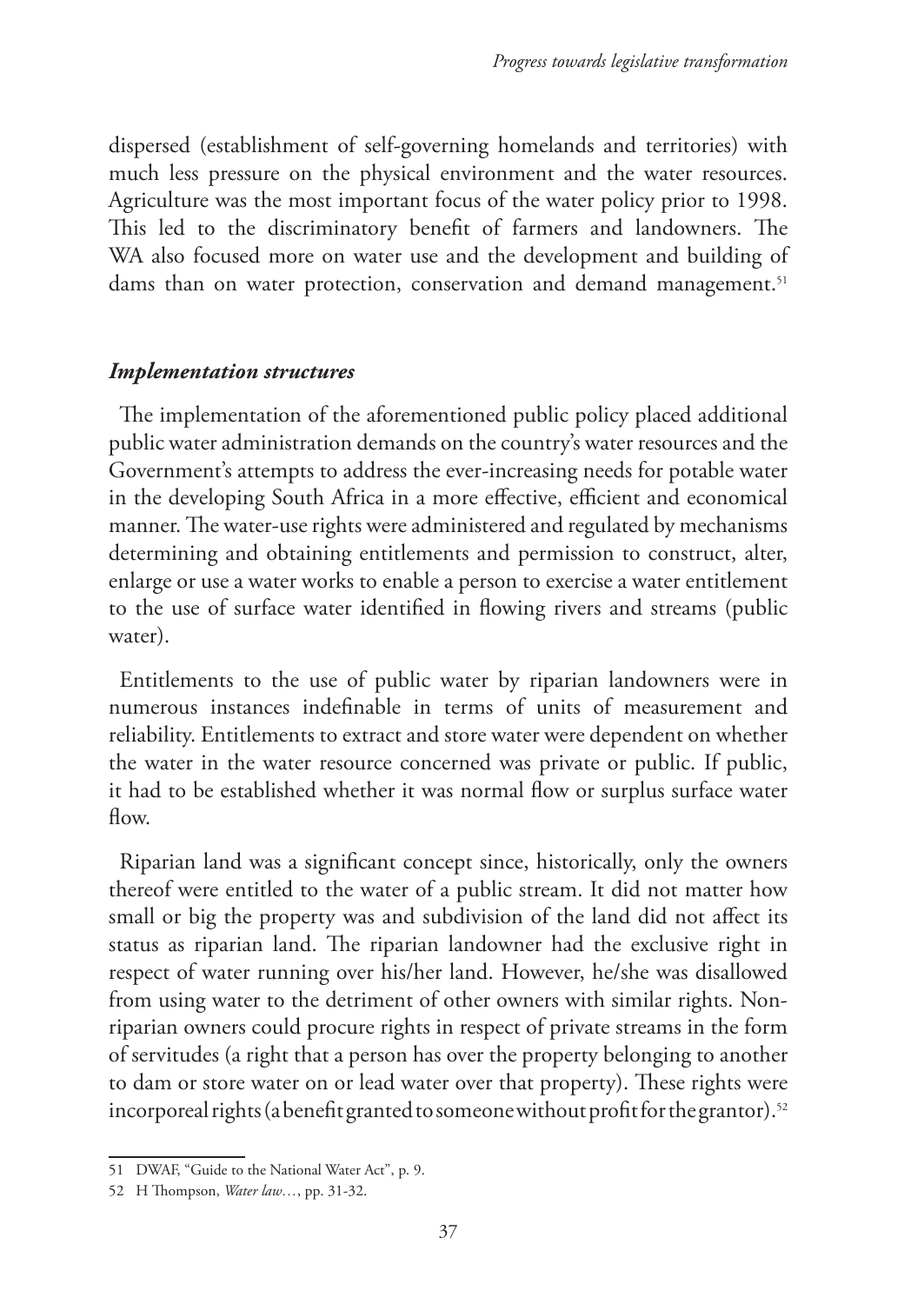Water courts could be established in terms of the WA. Six water courts were established, each with jurisdiction over a certain geographical area (Sec  $34(1)(c)$  WA). The Minister of DWA could at any time apply to or institute a suit in a water court relating to a matter in which a water court had the power to take any action or to do anything, if it was in the public interest.<sup>53</sup>

The WA gave local authorities the power to provide and maintain water supply schemes. A local authority owning land had the same entitlements to public and private water as other persons owning land. Through its elected town councils they were responsible for, *inter alia*, the provision and maintenance of water, electricity, and public roads.

### *Constraints*

Many public administration problems were experienced in interpreting and applying the basic principles of the WA and coming to terms with the undemocratic, discriminating and centralised approach where Government alone made all the water affairs decisions. For example, in some instances, it was difficult to determine whether a specific river was a private system, a public stream, a tributary of another public stream or a source of a public stream. For example, was the water abstracted from the alluvial sand next to a river (riverbank) abstracted from the river? If yes, the water was public water. If no, it was private water. It was also possible that a mixture of public and private water could be abstracted or that the water could flow underground in the alluvial sands and geological bedrock of the river. It can therefore be deduced that some water disputes could have been expensive and technically difficult to resolve.

Another major problem-area identified during the implementation of the WA by DWA was that too many other national, provincial and local authorities were empowered with control over water resources which usually was not in unison with that of the Department and that a poor understanding of the South African hydrology prevailed when the water law was developed.<sup>54</sup> The WA dealt mainly with flowing surface water which excluded wetlands and groundwater from the responsibility of the Department. Another important detrimental effect of the Act was that no provision was made for the more effective and efficient conservation of water catchments in their entirety (by means of a

<sup>53</sup> Union of South Africa, *Water Act 54…*, .

<sup>54</sup> RF Fuggle & MA Rabie, *Environmental management …*, p. 834.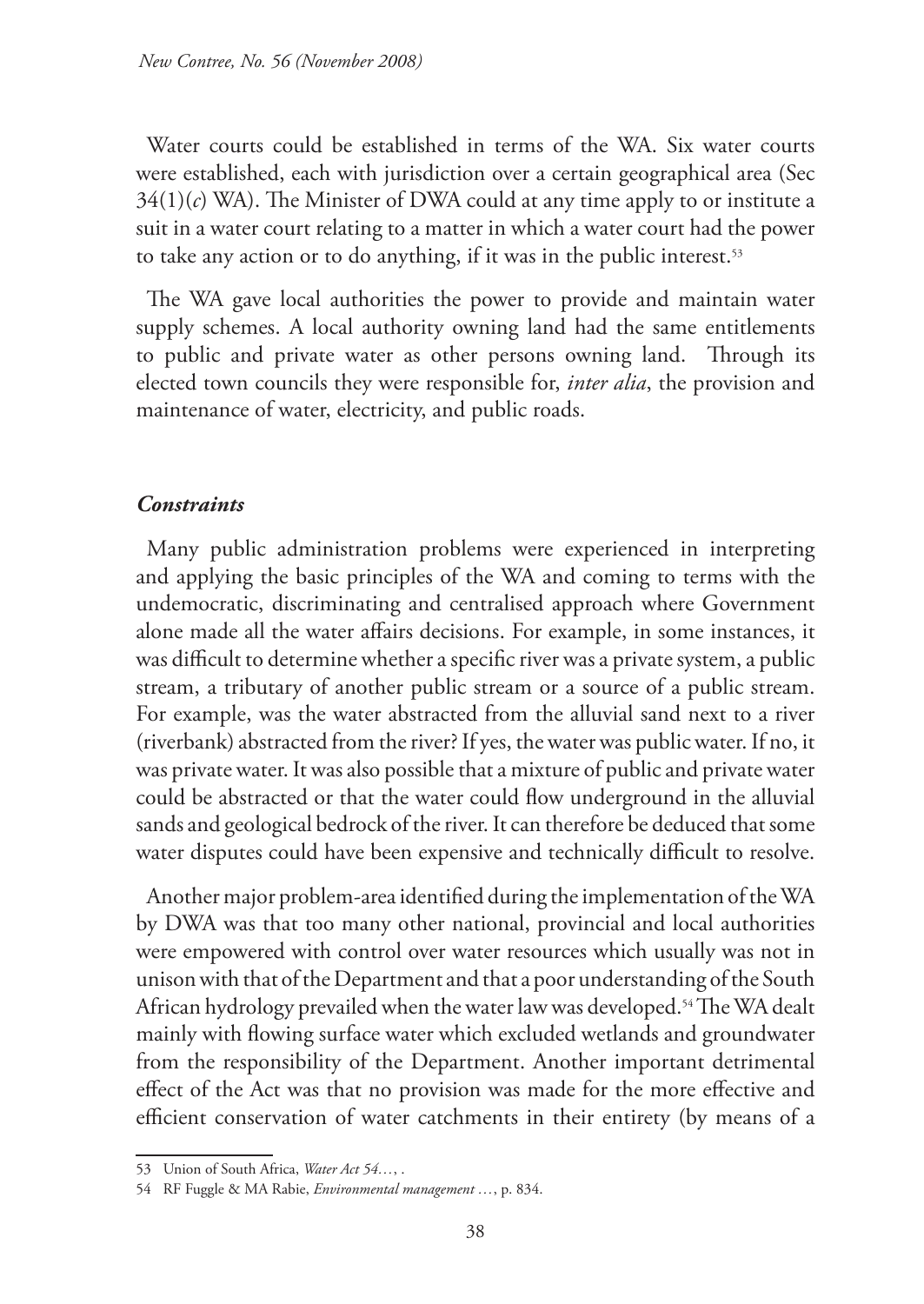holistically integrated water management process). The rapid urbanisation and industrialisation in the country during the first half of the  $20<sup>th</sup>$  century also placed unforeseen demands on the country's water resources and subsequently could not be accommodated by the traditional riparian rights principle of the Act.

The WA also classified private and public water separately according to the apartheid riparian principle, interlinking an incursive colonial system of landownership with water resources dealt with under separate specific rules. This applied to both ground (private) and surface water (semi-private) resources.55 Normal and 'surplus' surface water flows were defined with surplus, for example, flood water, allocated according to the capacity of individual riparian owners to retain the resource.<sup>56</sup> Another feature of the WA was the issuance of water licensing in perpetuity. Prior to the promulgation and implementation of the NWA, the riparian land principle facilitated agricultural development specifically for the white farmers. This is illustrated by the statutory Irrigation Boards being placed under the administration of the then Department of Agriculture. Following the democratic reforms after 1994, the DWAF has the mandate to limit and control land-use that could impact on water availability and to allocate water rights for fixed periods that may not exceed 40 years.<sup>57</sup>

During the implementation of the WA, four national states (Transkei, Bophuthatswana, Venda and Ciskei), as well as six self-governing territories (Lebowa, KaNgwane, KwaNdebele, Gazankulu, KwaZulu and QwaQwa) were created which were legally and politically independent from the remainder of the country and could arrange their matters as they wished. Water resource management was not a priority in these areas because the focus was more on water service delivery for basic human needs.<sup>58</sup>

# *Outcome*

The problematic and discriminatory effects of the WA described above could not be tolerated in the changing and highly politicised South African environment. This led to the promulgation of the NWA which added to the

<sup>55</sup> S Stein, "Water sector reforms…", Chapter 9.

<sup>56</sup> Geo-Data Institute, "Water resource based institutional structures in the IWRMS study nations: South Africa, Swaziland, Zimbabwe" (University of Southampton, 2002).

<sup>57</sup> RSA, *National Water Act 36*.

<sup>58</sup> H Thompson, *Water law…*, pp. 124-125.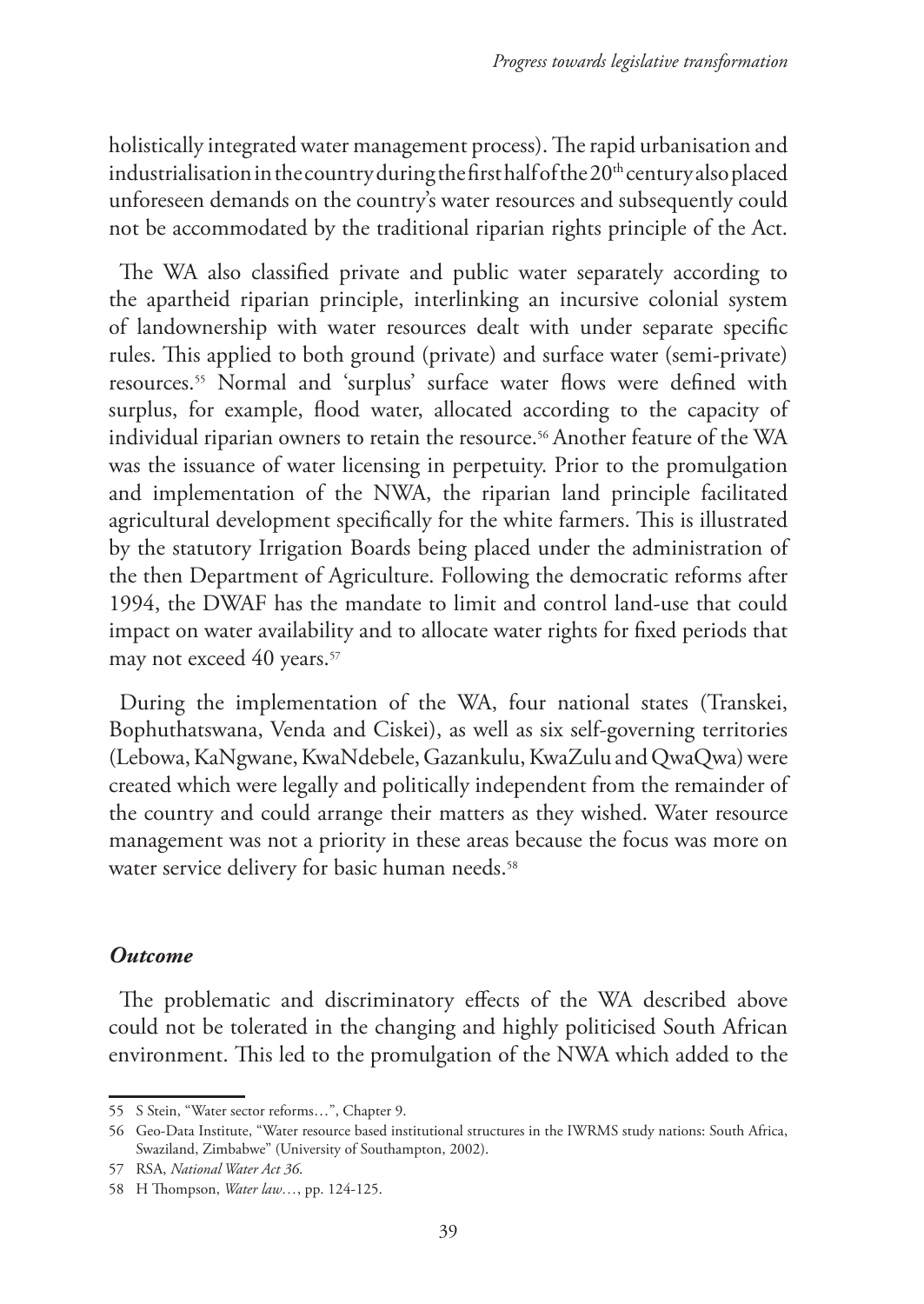effective liberation of the country from a separatist governmental dispensation to one where water is perceived, governed and managed as a national and natural resource belonging to all the citizens of the country.

# **The National Water Act 36 of 1998 (NWA)**

Following on the above description of the nature and extent of the WA, the description of the subsequent NWA will identify aspects which will be indicative of the order of transformation encompassed in the NWA.

# *Background*

One of the more difficult and pressing challenges inherited by the new democratic government in South Africa was the provision of adequate water services to all its inhabitants. Prior to 1994, an estimated 30-40 per cent of the country's population (approximately 14 to 18 million people) was without adequate water supply services and about 21 million people were without adequate sanitation.<sup>59</sup> Furthermore, in the rural areas where water supply existed, the quality of the drinking water was often of a poor quality and could not be considered safe for human utilisation and consumption.

In comparison with the WA discussed in the previous section, the objective of the NWA is to ensure that the nation's water resources are protected, used, developed, conserved, managed and controlled in ways which take into account factors such as:

- meeting the basic needs of present and future generations;
- promoting equitable access to water;
- promoting the efficient, sustainable and beneficial use of water in the public interest;
- facilitating social and economic development and protecting aquatic and associated ecosystems and their biological diversity.<sup>60</sup>

The authors of this article are of the opinion that the legislators of the Act should have also included the highly specialised geo-hydrological activities of identifying, surveying and mapping (demarcating) the nature and extent of a

<sup>59</sup> LH Van der Merwe, "Climbing South Africa's water services ladder: Safe drinking-water through regulatory governance", *Water Sewage and Effluent*, 23(5), 2003, pp. 50-51.

<sup>60</sup> RSA, *National Water Act 36*.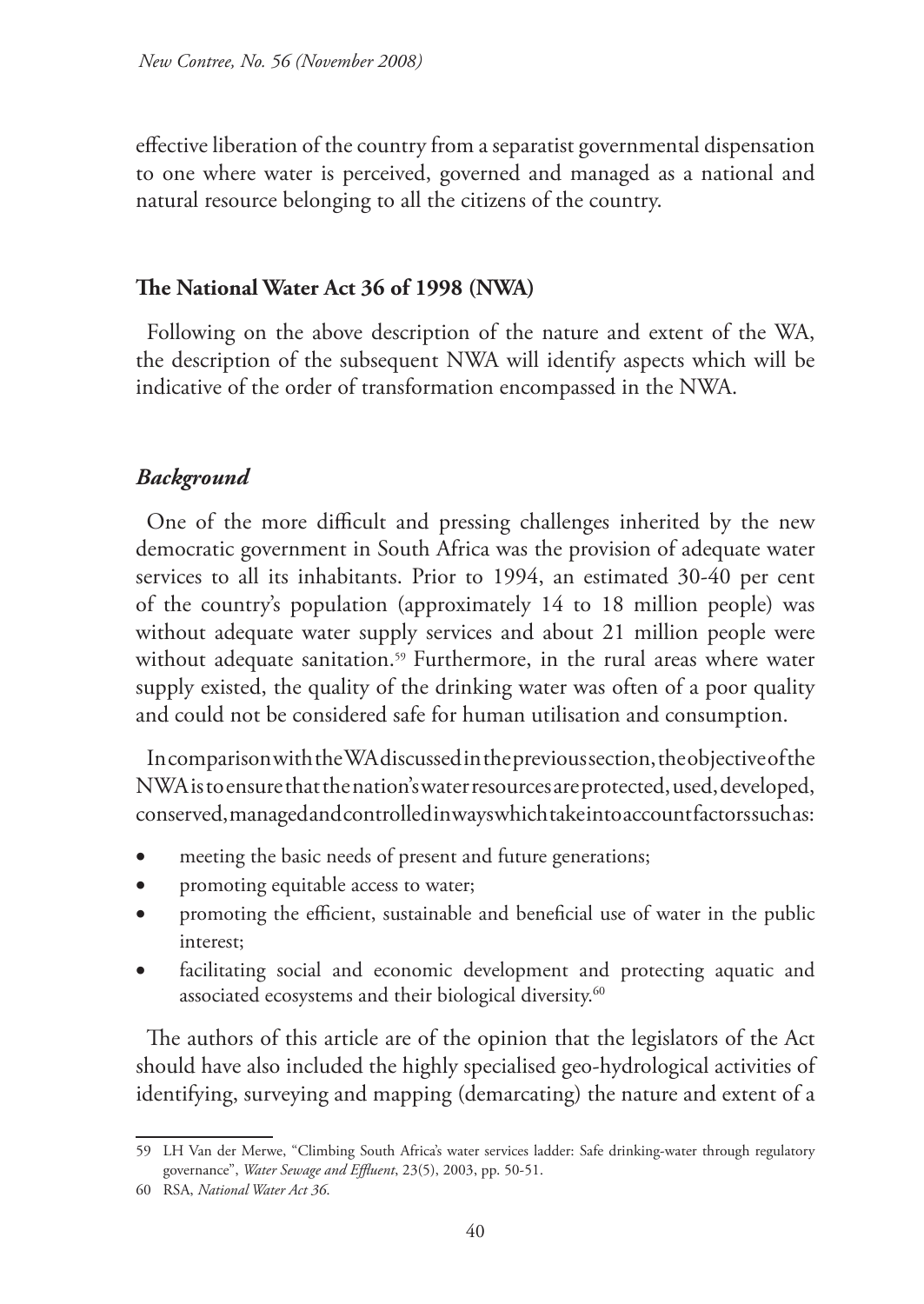specific water resource before it can be protected, used, developed, conserved, managed and controlled.

### *Legislative characteristics*

With what has been mentioned in mind, four basic principles can be identified as underlying the water resource management strategy set out under the NWA. Firstly, the Act rests on the principle of the unity of the hydrological water cycle (see Fig. 1 in Introduction). It does not make a distinction between surface and groundwater and subsumes all water resources including watercourses, surface water, estuaries and aquifers, recognising that they are all associated with each other.

The Act further emphasises the fact that water management strategies must be based on the principle of integrated management in order to achieve sustainability, equity and efficiency.61 According to DWAF, integrated water resource management is a process for the co-ordinated planning and management of water, land and environmental resources. The process takes into account the amount of available water (surface and groundwater), water use, water quality, environmental and social issues as an integrated whole to ensure sustainable, equitable and efficient use.<sup>62</sup> A key aspect of integrated water resource management is the participation of all role-players and stakeholders in decision making where decisions are decentralised. Role-players are the custodians of the water resources, water resource developers, regulators, water services providers, and water users, affected and interested persons. They are, therefore, all persons and bodies involved in making public decisions on water affairs. Stakeholders, on the other hand, are those persons and bodies that have an interest in or are affected by public decisions. The role-players include the stakeholders.<sup>63</sup>

A second principle that buttresses the NWA is that South Africa's water resources are managed through a public trust between the National Government of South Africa and its citizens, which is created to replace private ownership of water. Public trusteeship means the Minister of DWAF has authority over

<sup>61</sup> Commission on Sustainable Development [hereafter CSD], Resolution 13/1: "Policy options and practical measures to expedite implementation in water, sanitation and human settlements", Report on the thirteenth session, 30 April 2004 and 11-22 April 2005, UN Doc. E/2005/29 and E/CN.17/2005/12 (2005).

<sup>62</sup> DWAF, "Integrated catchment management", (Pretoria, 2008), p. 15.

<sup>63</sup> DWAF, "A history of the first decade…, 2004.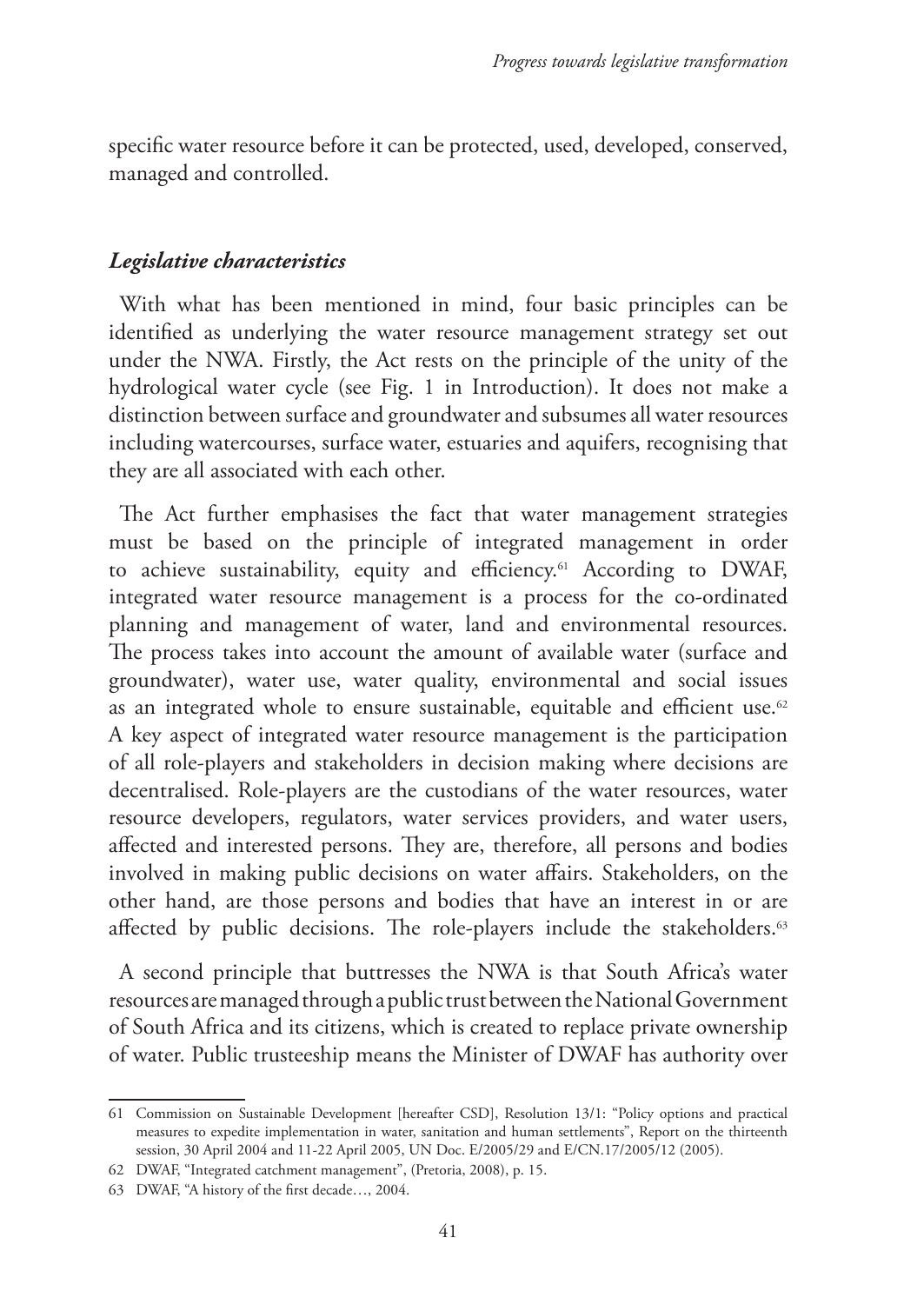water throughout the country. Water is a natural resource that belongs to all the people. As a public trustee of the nation's water resources, the Minister is responsible for the public interest and must ensure that all water in the country is managed for the benefit of all its inhabitants, including future generations.<sup>64</sup>

Thirdly, the NWA bases the comprehensive protection of all water resources on the need to protect basic human and ecological needs. For this purpose, it creates the so-called 'Reserve', which is meant to fulfil the constitutional right of all South Arica's citizens of access to water. The Reserve consists first of a basic humans need reserve, which provides for the essential needs of individuals served by the water resource in question and includes water for drinking, for food preparation and for personal hygiene and secondly of an ecological reserve, which relates to the water required to protect the aquatic ecosystems of the water resource. This is the only right to water found in the NWA and it has priority over all other water uses. Consequently, the amount of water required for the reserve must be ensured before water resources are allocated to other water users. 65

Lastly, the NWA dissociates water rights and land ownership. It replaces the previous riparian system of allocation under the WA which linked water rights to land ownership, with a compulsory licensing system (regulated by the implementation of the NWA) to achieve more equitable water redistribution to the whole population. The dissociation of water use claims and land ownership is necessary in ensuring that those citizens not owning or controlling land have equal access to and use of water. An existing lawful water use, with any conditions attached, is recognised, but may continue only to the extent that it is not limited, prohibited or terminated by the NWA. A licence is not required to continue with an existing lawful water use until a responsible authority requires a person claiming such an entitlement to apply for a licence. If a licence is issued, it becomes the source of authority for the water use. If a licence is not granted the use is no longer permissible.<sup>66</sup>

From the aforementioned discussion it can be stated that since 1994, South Africa has taken a major leap towards macro-transformation of its water affairs and local government legislation. In 1998 it adopted a progressive law and policy framework regarding public water, which is based upon the

<sup>64</sup> E van der Schyff & W du Plessis, "Securing the equitable… .

<sup>65</sup> H Thompson, *Water law …*, p. 294.

<sup>66</sup> RSA, *National Water Act 36*.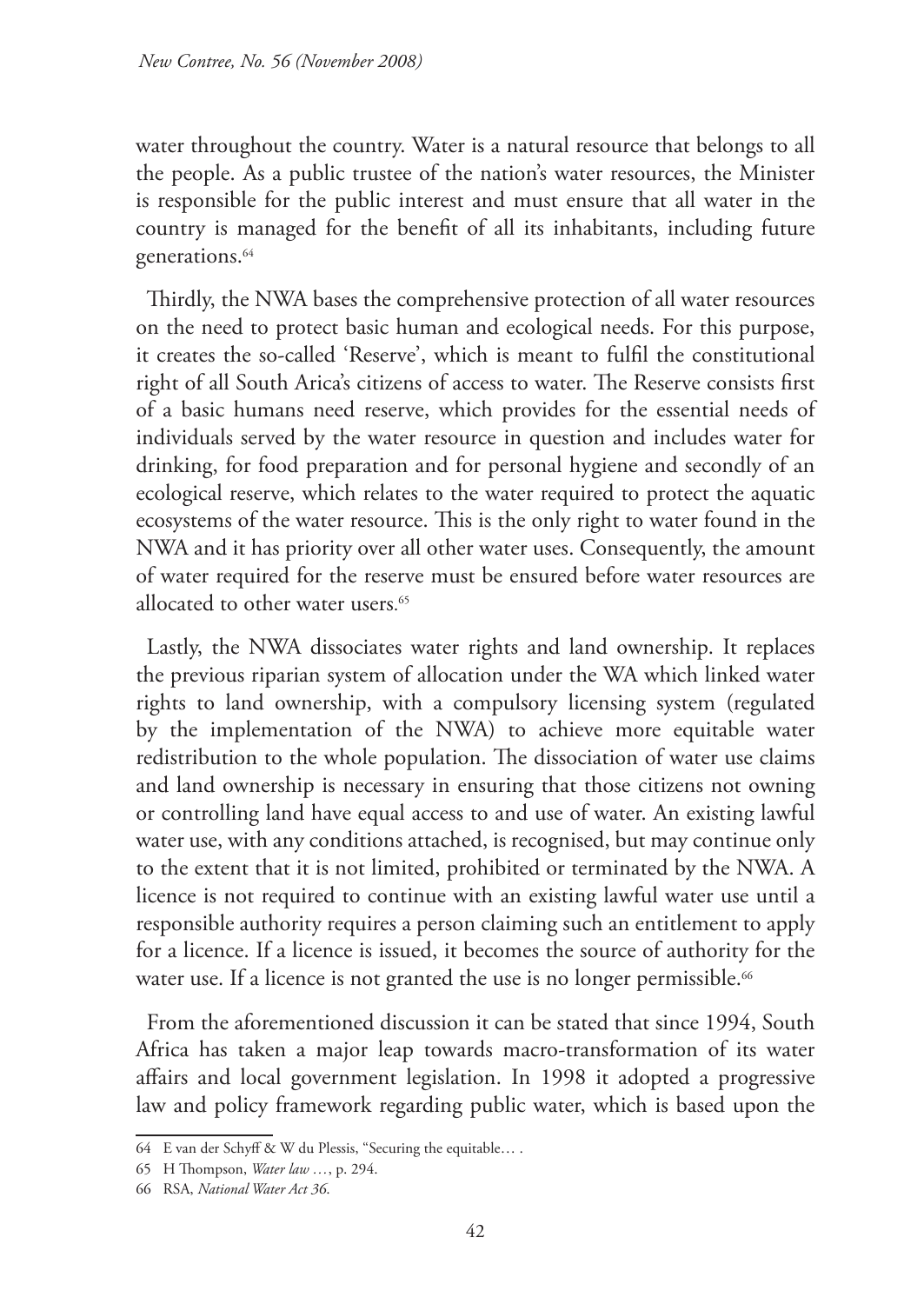constitutional recognition of the right of access to water. Internationally, South Africa is also one of few countries that acknowledge water as a human right.<sup>67</sup>

#### *Implementation structures*

Contemporary water reforms place equity and sustainability at the centre of integrated water resource management with attempts to redress the historic legalised exclusion of the majority of South Africans. In this regard, the political landscape of water is largely synonymous with challenges surrounding the issue of land reform. The Constitution binds all three spheres of government to realise the right of access to water. The Minister is assisted by DWAF to fulfil the role of public trustee by setting goals and monitoring and assessing the nature and extent of the country's water resources. DPLG is together with the provincial government institutions of all nine provinces responsible for the effective performance by municipalities of their functions, which include the provision of potable water and sanitation services. The municipalities must comply with the compulsory national water supply standards prescribed by the Minister of DWAF. A recurrent theme within the legal framework of water is the duty of consultation with the participation of local communities, with reference to the Bill of Rights laid down by the Constitution. The Bill of Rights places a duty on the State to respect, protect, promote and fulfil the right to water. This means that the State must not take any steps that interfere with people's access to water (for example cut water supplies to poor households for non-payment of bills). The responsibility for implementation of the FBW policy thus rests with municipalities who are responsible for the delivery of basic services on the grassroots level. FBW services must be financed from the local government equitable share which is a constitutionally required portion of the annual national budget allocated to municipalities, as well as through cross-subsidisation between users within a system of supply or water services authority areas where appropriate.<sup>68</sup>

<sup>67</sup> M Muller & J Lane, "The National Water & Sanitation programme in South Africa: Turning the right to water into reality", Water & Sanitation Programme-Africa Region, Johannesburg, 2 November 2002.

<sup>68</sup> DWAF "Strategic Framework…", 2003.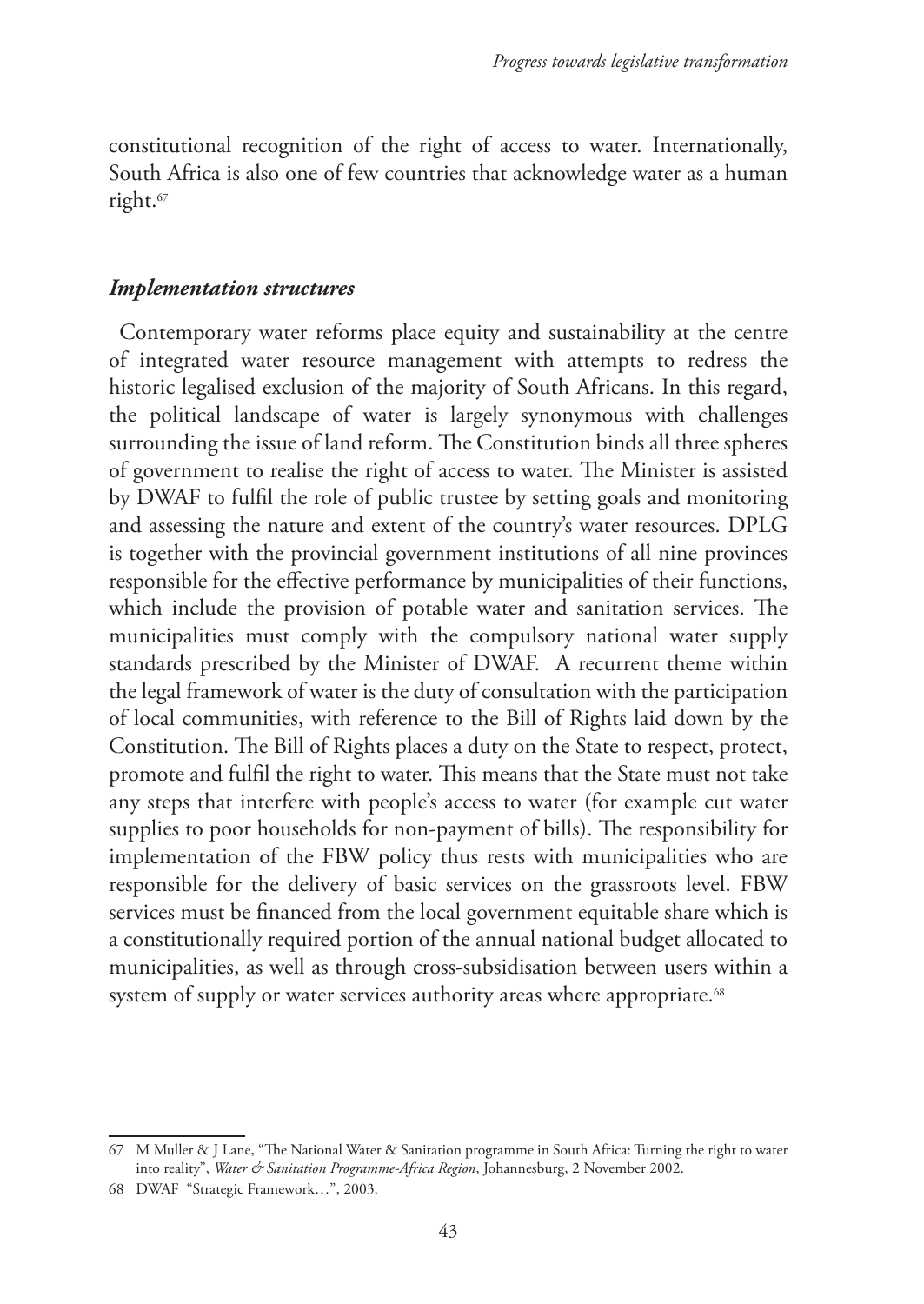# *Constraints*

There have been concerns over the pace of establishing new policy executing institutions by DWAF, which reflects negatively on the Department's ability to effectively, efficiently and economically implement the NWA.<sup>69</sup> Thus, for example, the NWA requires that 19 Catchment Management Agencies (CMAs) be established as localised institutions to discharge the mandate of effective water resources management. The Act also calls for the establishment of Water User Associations (WUAs) and the transformation of the Irrigation Boards established in terms of the WA as repealed by the NWA. The most important objective of the WUAs is to ensure that transformation does take effect even at the lowest level of water management to benefit all concerned citizens.70 The DWAF's management should revisit the restructuring, delegation, realigning of the institutional arrangements and communication media of all its geographically dispersed water management institutions and secondary units to ensure effective, efficient and economical water service delivery at the local government sphere. In conclusion one can see that the NWA has abolished the separatist ideals of privileged access to public water. It promotes water use in the interest of the public and the achievement of equitable and sustainable economic, social and physical development. In Table 2 below a summary is provided of the most prominent differences in characteristics, objectives and practical policy implementation between the WA and the NWA:

| Water Act 54 of 1956 (WA)                                                                                  | National Water Act 36 of 1998 (NWA)                                                                                                                                           |
|------------------------------------------------------------------------------------------------------------|-------------------------------------------------------------------------------------------------------------------------------------------------------------------------------|
| Purpose & objectives:                                                                                      | Purpose & objectives:                                                                                                                                                         |
| The control, conservation and use of<br>water for domestic, agricultural, town and<br>industrial purposes. | An enabling law to ensure that all water<br>resources of SA are protected, used,<br>developed, conserved, managed and<br>controlled in a sustainable and equitable<br>manner. |
| Individual rights to water and its<br>subsequent privileges acknowledged by the<br>Government.             | Individual rights toned down in favour of<br>the public interest.                                                                                                             |

# **Table 2: Summary of most prominent differences**

<sup>69</sup> DWAF, "Institutional Re-Alignment Project: Draft 1" (Pretoria, July, 2008).

<sup>70</sup> DWAF, "Institutional Re-Alignment…".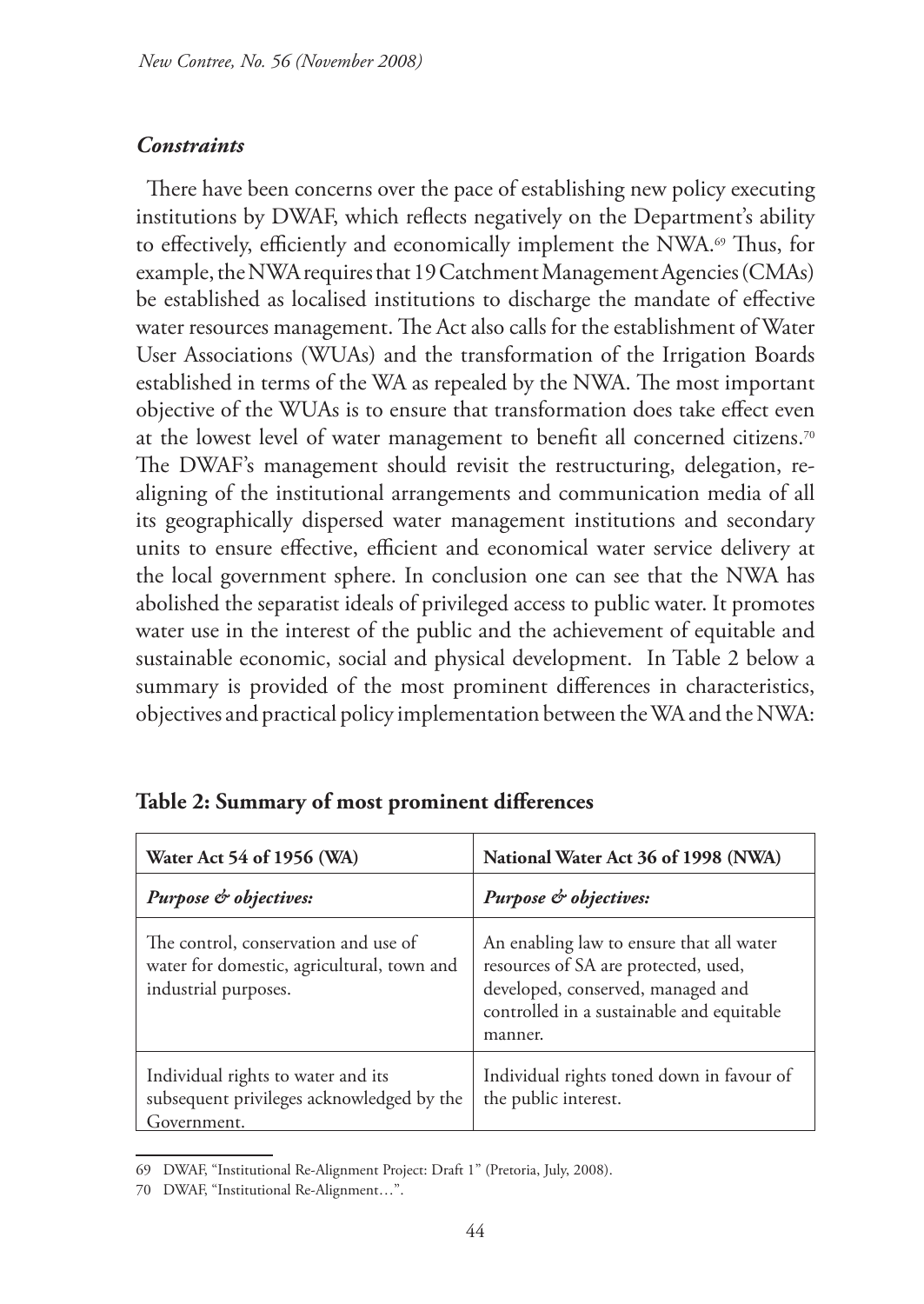| Acknowledgement by the Government<br>of private landownership leading to the<br>award, administration and maintenance<br>of databases on the concomitant water-<br>use entitlements based on the traditional<br>riparian water rights. | Basic landownership and riparian<br>principles illegal. Water belongs to all the<br>inhabitants of the country.                                                                                        |
|----------------------------------------------------------------------------------------------------------------------------------------------------------------------------------------------------------------------------------------|--------------------------------------------------------------------------------------------------------------------------------------------------------------------------------------------------------|
| The regulating and management of the<br>WA only concerned with the public water<br>which could be seen flowing in rivers.                                                                                                              | All water (flowing, standing, marshes,<br>fountains and groundwater) are now<br>included under the concept 'water<br>resources of the state'.                                                          |
| Legislative principles:                                                                                                                                                                                                                | Legislative principles:                                                                                                                                                                                |
| Landowners benefiting from the riparian<br>principle have exclusive water-use rights<br>and subsequent privileges and enjoyment.                                                                                                       | No exclusive water-use rights to anyone.<br>All inhabitants are equal with zero<br>tolerance for discrimination.                                                                                       |
| Differentiation of the country's water<br>into public and private water and the<br>subsequent division of public water into<br>normal and surplus flow water.                                                                          | No distinction between private and public<br>water. All water perceived as a natural and<br>national resource kept in trust by the State<br>and belonging to all inhabitants.                          |
| <b>Implementation structures:</b>                                                                                                                                                                                                      | <b>Implementation structures:</b>                                                                                                                                                                      |
| State = <i>dominus fluminis</i> (indisputable<br>owner of the water flowing in a river).<br>For the benefit of only a few privileged<br>riparian landowners.                                                                           | State = <i>dominus fluminis</i> of all surface and<br>groundwater in the country. State is the<br>Public Trustee for the benefit of all the                                                            |
|                                                                                                                                                                                                                                        | inhabitants of the country.                                                                                                                                                                            |
| No free basic potable water to households.                                                                                                                                                                                             | Since February 2001: formal adoption of<br>Free Basic Water policy - minimum of six<br>kilolitres free potable water per household<br>- irrespective of wealth and number of<br>persons comprising it. |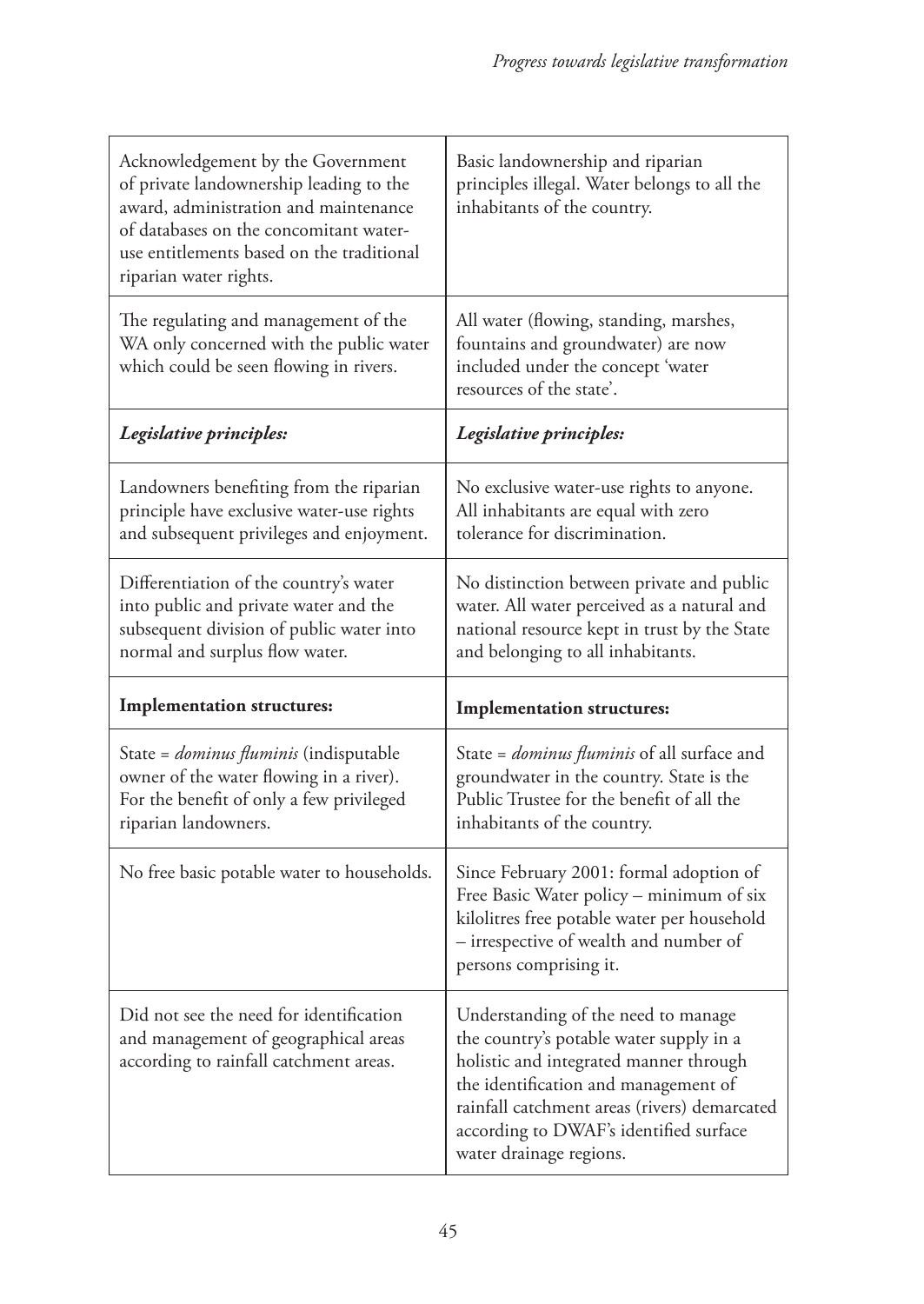| Implementation of the WA under the<br>command of the previous National<br>Party government did not see the need<br>for liberating and transforming the<br>government's public service delivery.                                                                | Focus on liberating the country and<br>putting transformation high-up on the<br>agenda of public service delivery.                                                                                 |
|----------------------------------------------------------------------------------------------------------------------------------------------------------------------------------------------------------------------------------------------------------------|----------------------------------------------------------------------------------------------------------------------------------------------------------------------------------------------------|
| Problem areas:                                                                                                                                                                                                                                                 | Problem areas:                                                                                                                                                                                     |
| Organisationally closed and inaccessible<br>service rendered by Department of<br>Water Affairs to only a selected group<br>of consumers who did not have to<br>understand the place and role of the<br>hydrological water cycle in public water<br>management. | Understanding of the place and role of<br>the hydrological water cycle in water<br>management for the benefit of the<br>uninformed citizen.                                                        |
| Department of Water Affairs served only<br>a selected group of consumers to whom<br>they provided optimal participation,<br>opportunities and relevant information.                                                                                            | Obtain and maintain optimal transparency<br>on and access to water related information,<br>as well as the participation of all role-<br>players and stakeholders from the serviced<br>communities. |
| The previous government did not focus<br>on the facilitation of more effective<br>environmental management and<br>conservation.                                                                                                                                | Comprehensive protection and<br>conservation of all water resources based<br>on the basic human and ecological needs.                                                                              |
| The WA was a product of inheritance<br>which the South African Government<br>utilised to service the minority of the<br>country effectively.                                                                                                                   | A new product of a new government<br>determined to transform South African<br>society.                                                                                                             |
| WA did not stipulate municipalities to act<br>as WSAs or WSPs.                                                                                                                                                                                                 | Structuring and management of WSAs and<br>WSPs at the local government sphere.                                                                                                                     |
| Contribution to change:                                                                                                                                                                                                                                        | Contribution to change:                                                                                                                                                                            |
| Municipalities governed by the WA were<br>not structured and empowered to facilitate<br>and manage the supply of potable water to<br>all its citizens.                                                                                                         | Municipalities are empowered to take a<br>leading role in the more effective, efficient<br>and economical supply and management<br>of potable water.                                               |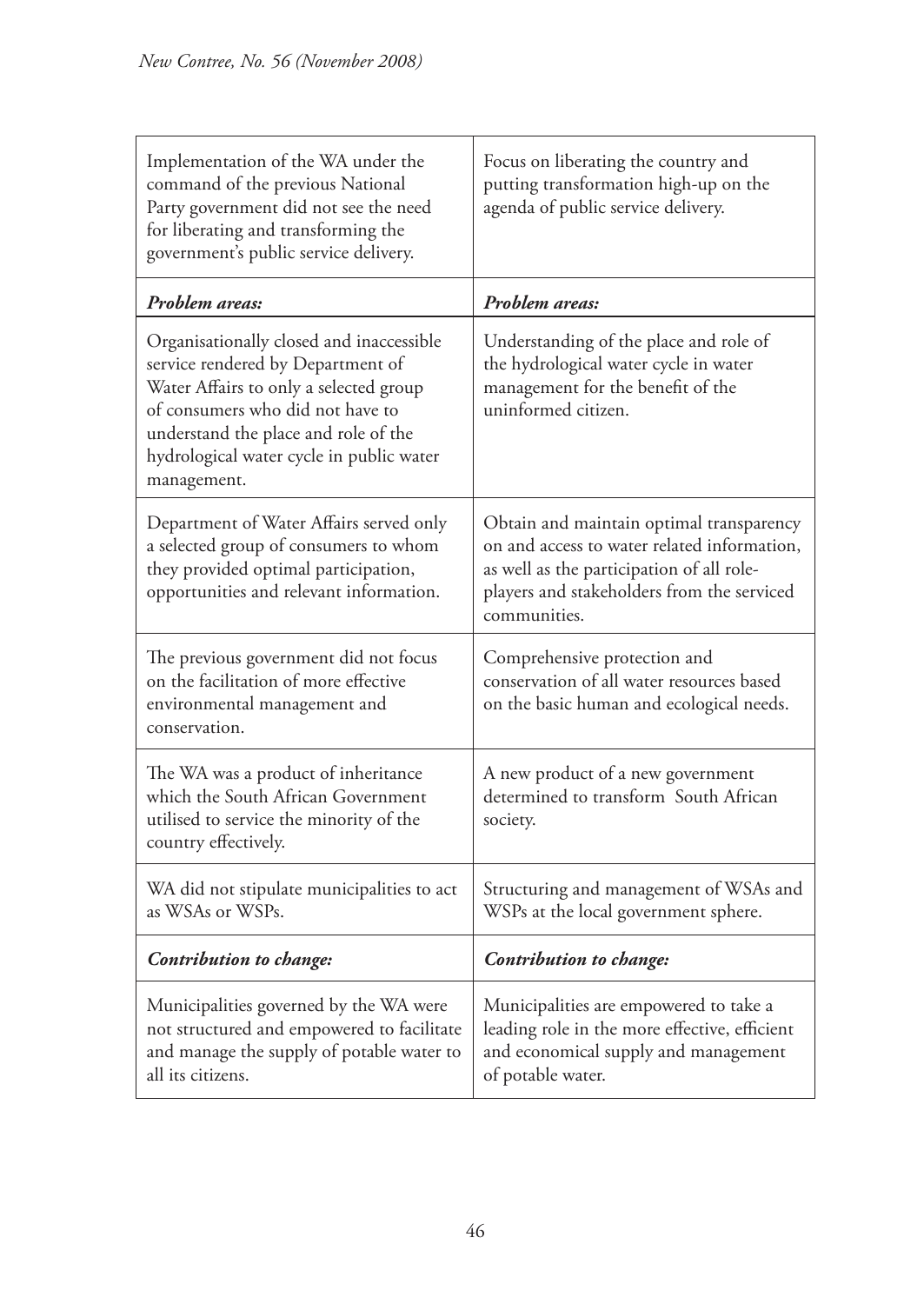| The WA embraced and serviced only a<br>selected population group. | This Act is an impressive legislative product<br>of transformation in a dynamic public<br>water supply environment in a developing<br>country. |
|-------------------------------------------------------------------|------------------------------------------------------------------------------------------------------------------------------------------------|
|-------------------------------------------------------------------|------------------------------------------------------------------------------------------------------------------------------------------------|

From Table 2 above the NWA can be perceived as a product of legislative transformation which will form the basis of the Government's enhancement of the basic potable water services supplied by the restructured local government municipalities of South Africa.

# **Conclusion**

Research has shown that on the physical terrain of potable water supply, South Africa and its governmental executive role-players and stakeholders face challenges due to reliance on approximately 500 mm annual rainfall.

Historically, the change of government in 1994 has also generated the necessary impetus and vision towards transforming the previous governmental structures and public policies since the 1956 Water Act. This has enabled the ruling political party to implement the RDP manifesto more effectively, thereby attempting to ensure an improved and developing South African society by, amongst others, the development of a model-like Water Act in 1998.

Currently, one of the most important governmental vehicles to bring about more effective, efficient and economical public services delivery in South Africa are the 284 municipalities in the newly structured local government sphere. This is possible because they are the closest to the people. However, assistance is required from all role-players such as the private sector, community-based organisations and the stakeholders in the various communities regarding all water-related issues.

Fortunately, DWAF is the country's leading national government sphere public water policymaker, regulator, implementer, controller and sole custodian of potable water resources. The Department, which has revisited all its legislation and brought about a transformation in line with the political guidance from the ANC-led government, has been proactive in establishing urgent research and has implemented improved water management acts,